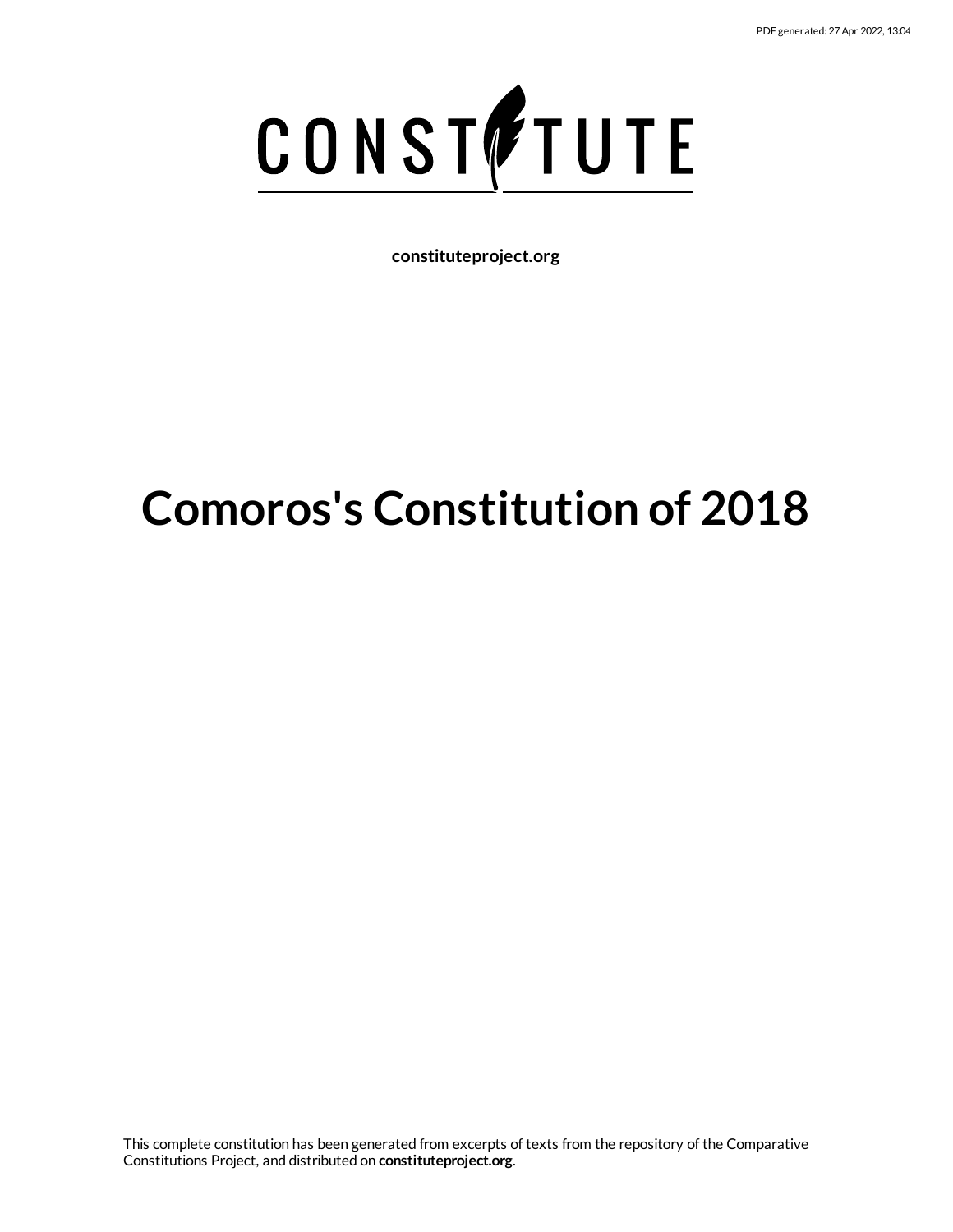# **Table of contents**

| CHAPTER II. OF INTERNATIONAL RELATIONS AND INTERNATIONAL LAW 5                       |  |
|--------------------------------------------------------------------------------------|--|
|                                                                                      |  |
|                                                                                      |  |
| CHAPTER II. RIGHTS, [AND] INDIVIDUAL, POLITICAL, SOCIAL AND ECONOMIC FREEDOMS 7      |  |
|                                                                                      |  |
|                                                                                      |  |
|                                                                                      |  |
|                                                                                      |  |
|                                                                                      |  |
| CHAPTER III. OF RELATIONS BETWEEN THE LEGISLATIVE POWER AND THE EXECUTIVE POWER . 16 |  |
|                                                                                      |  |
|                                                                                      |  |
|                                                                                      |  |
|                                                                                      |  |
|                                                                                      |  |
|                                                                                      |  |
|                                                                                      |  |
|                                                                                      |  |
|                                                                                      |  |
|                                                                                      |  |
|                                                                                      |  |
| TITLE VI. OF THE REVISION OF THE CONSTITUTION 21                                     |  |
|                                                                                      |  |
|                                                                                      |  |
|                                                                                      |  |
| TITLE VII. MISCELLANEOUS AND TRANSITORY PROVISIONS  21                               |  |
|                                                                                      |  |
|                                                                                      |  |
|                                                                                      |  |
|                                                                                      |  |
|                                                                                      |  |
|                                                                                      |  |
|                                                                                      |  |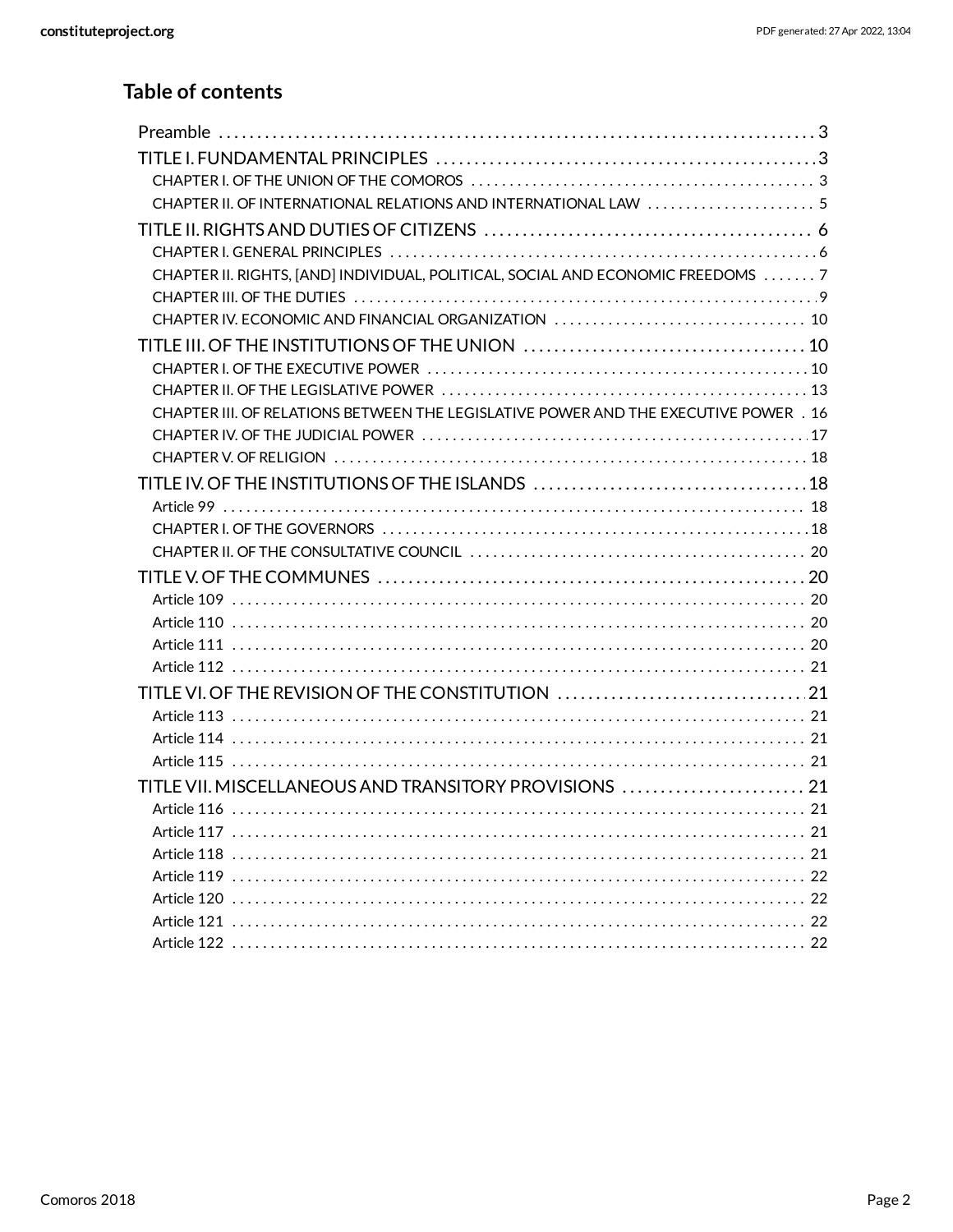- Source of constitutional authority
- Motives for writing constitution
- Preamble

# <span id="page-2-0"></span>**Preamble**

The Comorian people solemnly affirm their will to:

- cultivate a national identity based on a sole people, a sole religion (Sunni Islam) and a sole language;
- promote religious and moral practices of a nature to assure an education which strengthens the national conscience;
- develop sport and culture as elements of promotion of the national spirit;
- guarantee the pursuit of a common destiny among all Comorians;
- make of the return of the island of Mayotte in its natural whole, a national priority;
- <span id="page-2-4"></span>demonstrate their commitment to the principles of fundamental rights as they are defined by the Charter of the United Nations, the Organization of African Unity, the Pact of the League of the Arab States, the Universal Declaration of the Rights of Man of the United Nations, the African Charter on the Rights of Man and of Peoples, as well as the international conventions, notably those concerning the rights of the child and of the woman.

It equally affirms:

- its determination to establish a State of law founded on the principle of popular sovereignty and of democracy, instituting a range of rights, duties, freedoms and guarantees for all citizens; a system of government founded on the separation of powers; and a public administration in the service of citizens and of development;
- its commitment to promote and reinforce the ways and means which aim to prevent, fight and eradicate corruption, the embezzlement of public assets and funds, which hinder efforts tending to promote democratic governance, socioeconomic transformation, peace and security.

It demands that the authorities criminally prosecute or have prosecuted the perpetrators of the above-mentioned acts.

It expresses its fundamental opposition to arbitrary actions, regionalism, separatism and to any other act infringing on the territorial integrity and the national unity.

Taking into account the principal recommendations formulated by the assembly of the Assises Nationales [National Assizes/Conference] of February 2018, this Constitution aims to establish an institutional framework permitting the advent of an era of democratic, social, economic and cultural renewal, in a climate of peace and justice.

This preamble is an integral part of the Constitution.

# <span id="page-2-1"></span>**TITLE I. FUNDAMENTAL PRINCIPLES**

# <span id="page-2-2"></span>**CHAPTER I. OF THE UNION OF THE COMOROS**

#### **Article 1**

<span id="page-2-3"></span>The Union of the Comoros is a sovereign, unitary and democratic Republic that guarantees the respect for the dignity of persons and recognizes the inviolability and inalienability of Human Rights as the foundation for every human community, for peace and for justice.

• International human rights treaties

- International organizations
- Regional group(s) International law

Human dignity

Type of government envisioned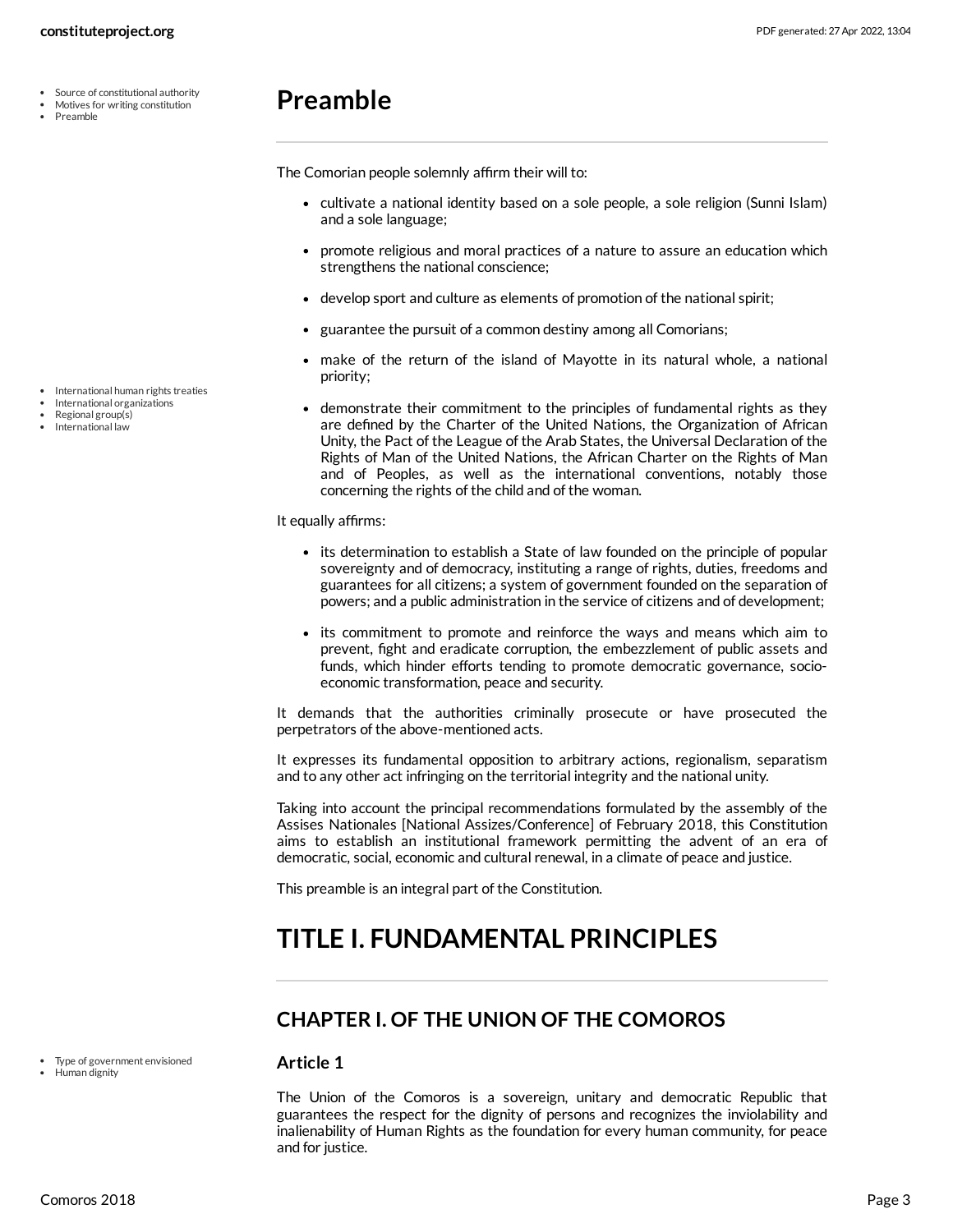- Equality regardless of political party
- Equality regardless of race
- Equality regardless of religion

Referenda

• Restrictions on voting

• International law

International law

- Equality regardless of gender
- General guarantee of equality

#### <span id="page-3-4"></span>**Article 2**

The Union of the Comoros equally recognizes the equality of all citizens before the law, without distinction of race, sex, religion, political belief, and it assures all citizens the full enjoyment of fundamental freedoms.

#### <span id="page-3-6"></span>**Article 3**

<span id="page-3-0"></span>Sovereignty belongs to the people who exercise it through their representatives or through referendum. No section of the people nor any individual may arrogate its exercise.

- Suffrage may be direct or indirect within the conditions provided for by the Constitution and the law. It is always universal, equal and secret. Claim of universal suffrage Secret ballot
	- All Comorians of the two sexes enjoying their civil and political rights are electors, within the conditions determined by the law.
- Duty to obey the constitution

#### <span id="page-3-7"></span><span id="page-3-3"></span>**Article 4**

The State submits itself to the Constitution, is based on democratic legality, and respects the laws as well as having them respected.

- Conditions for revoking citizenship Requirements for birthright citizenship
- <span id="page-3-1"></span>**Article 5**

<span id="page-3-5"></span>All those considered as such by the law or by virtue of an international convention are Comorian citizens.

Outside of the cases where the law specifies otherwise, no Comorian by birth may be deprived of their nationality.

#### **Article 6**

The territory of the Union of the Comoros is composed of:

- the islands and islets of Mwali (Mohéli), Maoré (Mayotte), Ndzuwani (Anjouan) and Ngazidja (Grande Comore).
- the archipelagic waters and the territorial sea as defined by the law and the international conventions, as well as the respective seabed and subsoil;
- of the airspace above the geographic zones mentioned in the preceding paragraphs.

#### **Article 7**

<span id="page-3-2"></span>The Union of the Comoros possesses sovereign rights in matters of conservation, of exploitation and of determining the value of the living and nonliving natural resources in the contiguous zone, in the exclusive economic zone, and on the continental shelf as defined by the law, and has jurisdiction over these regions, by virtue of domestic right and of the rules of international law.

The State may not give up any parcel of the national territory or any sovereign rights it exercises over it.

#### <span id="page-3-8"></span>**Article 8**

The State has for fundamental missions:

- to preserve territorial independence and integrity, to guarantee the unity of the Comorian Nation and to create the requisite political, economic, social and cultural conditions.
- to guarantee respect for Human Rights and to assure to all citizens the full exercise of their rights and fundamental freedoms;

- 
- Customary international law
- Ownership of natural resources International law

• Right to culture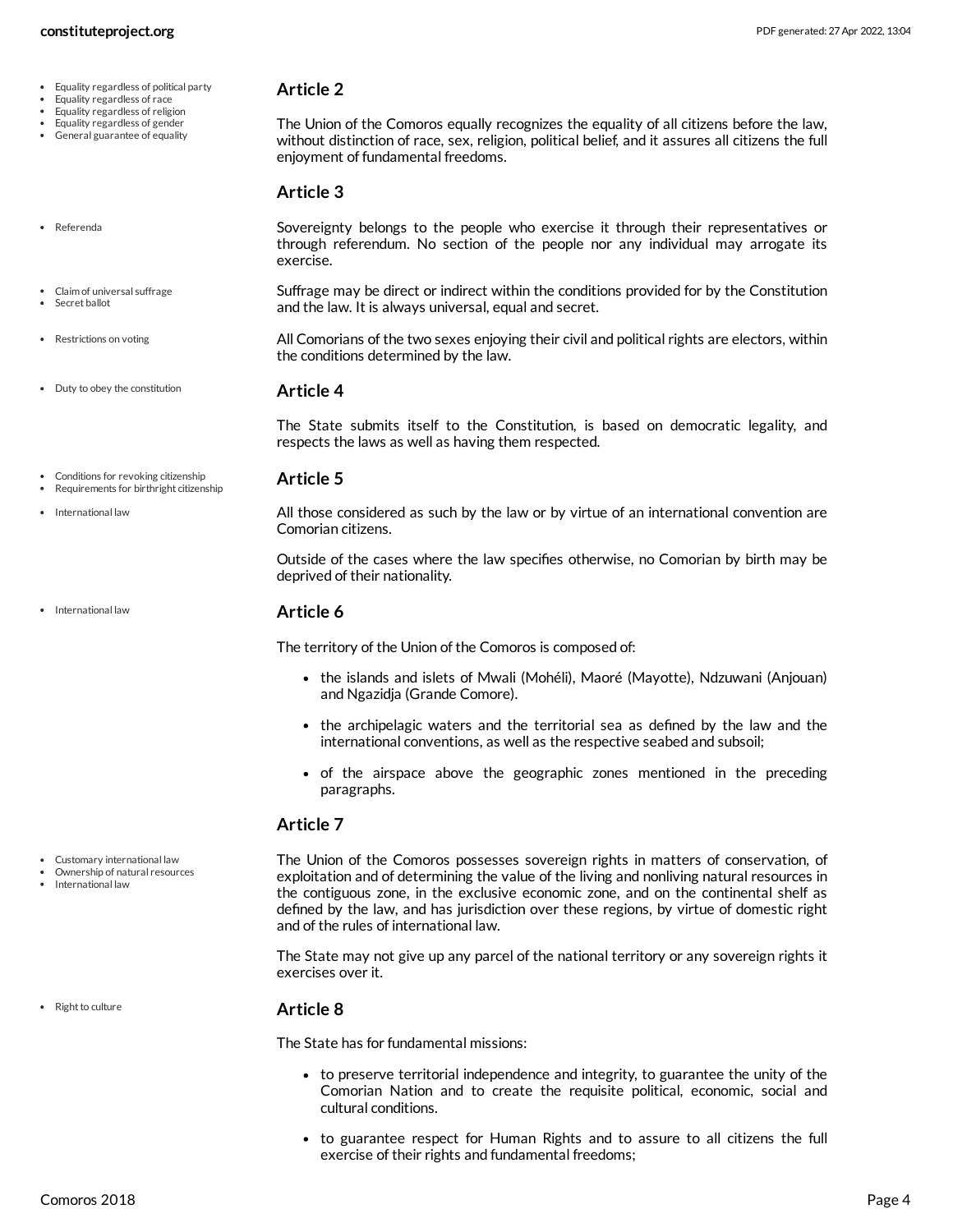- to guarantee respect for the republican form of government and for the principles particular to a State of democratic law;
- to guarantee the democratic policy and the democratic participation of the citizens in the organization of political power and in the other aspects of the political and social life of the Nation;
- to promote the well-being and the quality of life of the Comorian people;
- <span id="page-4-7"></span>to encourage social solidarity, the autonomous organization of civil society, as well as individual merit, initiative and creativity;
- to support the Comorian community throughout the world in participation in the country's economic development and to favor within the country the preservation and development of Comorian culture;
- <span id="page-4-8"></span>to promote instruction, culture, scientific research, the diffusion and the utilization of new technologies as well as the propagation of Comorian culture in the world;
- <span id="page-4-6"></span>to protect the landscape, nature, the natural resources and the environment, as well as the historic, cultural and artistic patrimony of the Nation;
- <span id="page-4-1"></span>• to guarantee to the foreigners residing in a permanent or temporary manner in the Comoros or in transit on the national territory, a treatment conforming to international rules, with respect for Human Rights, and the exercise of the rights that are not exclusive to Comorian citizens by virtue of the Constitution or by the law.

<span id="page-4-2"></span>The flag, the seals and the national anthem are the symbols of the Union of the Comoros and of national sovereignty.

The national flag is composed of four horizontal bands of equal width, superimposed, arranged in the lengthwise, yellow, white, red and blue in color, starting from the top to the bottom. A green isosceles triangle is placed on the side of the pole. A white crescent figures, with four white stars aligned from one end to the other of the crescent.

The national anthem is: Umodja Wa Massiwa.

<span id="page-4-4"></span>The motto of the Union is: "Unité – Solidarité – Développement" [Unity-Solidarity-Development].

<span id="page-4-5"></span>The official languages are the Shikomor national language, French, and Arabic.

The seal of the State is determined by the law.

#### <span id="page-4-3"></span>**Article 10**

Moroni is the capital of the Union of the Comoros; a law determines its status.

An organic law determines the islands where the Institutions of the Union sit, if circumstances thus require.

# <span id="page-4-0"></span>**CHAPTER II. OF INTERNATIONAL RELATIONS AND INTERNATIONAL LAW**

#### <span id="page-4-9"></span>**Article 11**

The international relations of the Union of the Comoros are governed by the principles of national independence, respect for international law and Human Rights, equality between States, non-interference in the domestic affairs of foreign nations, reciprocity of advantages accorded, cooperation with all other peoples and peaceful coexistence.

Right to enjoy the benefits of science Reference to science

• Reference to fraternity/solidarity

- Protection of environment
- Customary international law
- National anthem
- National flag

Reference to fraternity/solidarity

National motto

- Official or national languages
- National capital
- International law
- Regional group(s)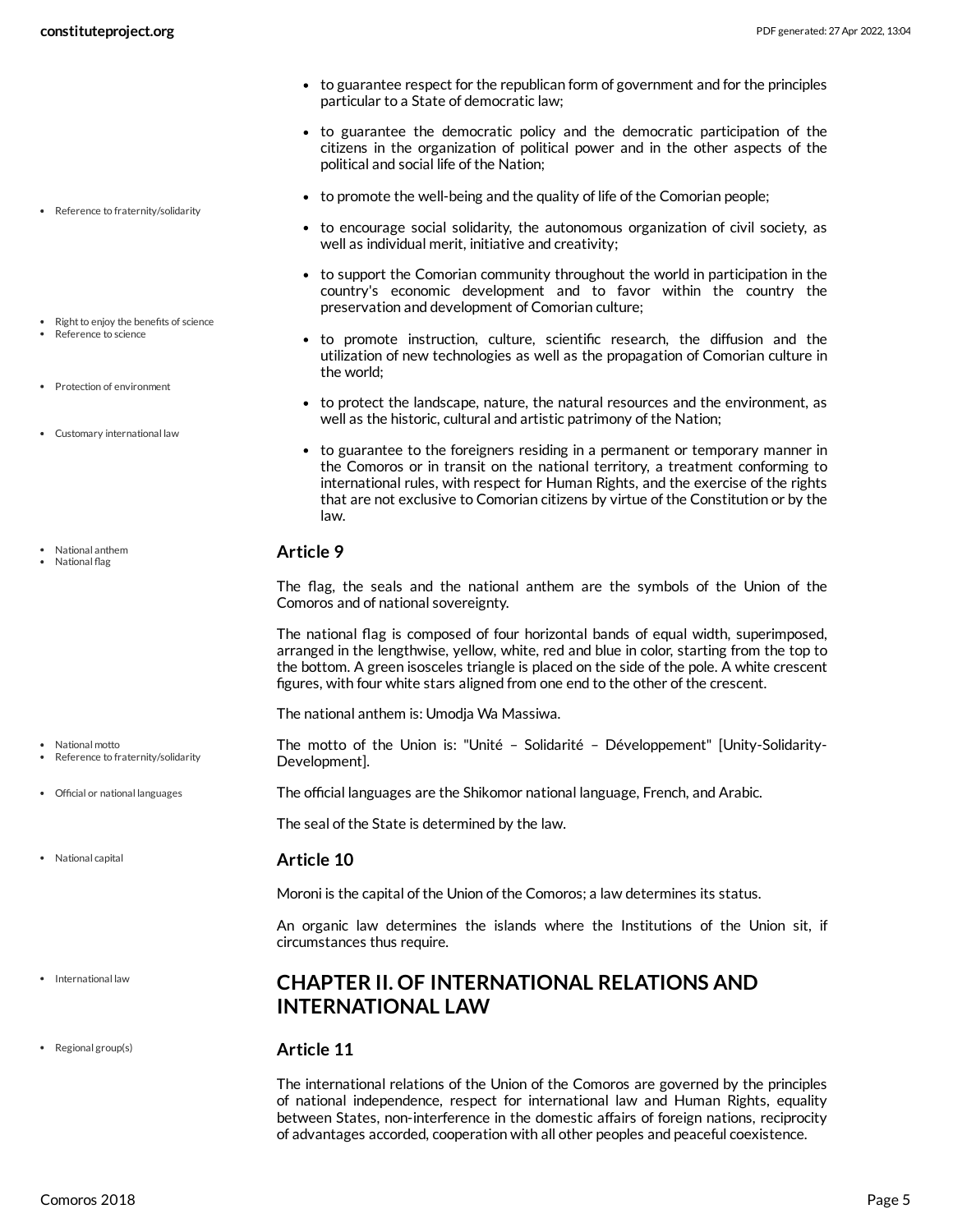- International organizations
- International human rights treaties

- Legal status of treaties Treaty ratification
- 
- Accession of territory • International organizations
- Supreme court powers Constitutional interpretation

· Inalienable rights

Ultra-vires administrative actions

• Right to counsel

Right to speedy trial

<span id="page-5-5"></span>The Union of the Comoros commits to providing international organizations, in particular the Organization of the United Nations, the African Union and the League of the Arab States, all the necessary collaboration in order to find a peaceful solution to conflicts and to assure international peace and justice as well as respect for Human Rights and for fundamental freedoms; it also supports all efforts of the international community which aim to guarantee respect for the principles consecrated in the Charter of the United Nations.

The Union of the Comoros commits to reinforcing African identity, unity and integration and to support cooperative actions in favor of development, democracy, progress and the well-being of peoples, respect for Human Rights, peace and justice.

#### <span id="page-5-6"></span>**Article 12**

<span id="page-5-2"></span>Peace treaties, commerce treaties, treaties or agreements related to international organization, those which involve State finances, which modify provisions of a legislative nature, which are related to the status of persons, which include cession, exchange or adjunction of territory, may only be ratified or approved by virtue of a law. They only take effect after being ratified or approved.

<span id="page-5-3"></span>If the Supreme Court, referred to the matter by the President of the Union, by the President of the Assembly of the Union or by the Governors of the Islands, declares that an international commitment includes a clause contrary to the Constitution, the authorization to ratify it or approve it may only occur after Constitutional revision.

The treaties or agreements regularly ratified have, from their declaration, an authority superior to that of the laws of the Union, with reservations, for each agreement or treaty, of its application by the other party.

# <span id="page-5-0"></span>**TITLE II. RIGHTS AND DUTIES OF CITIZENS**

# <span id="page-5-1"></span>**CHAPTER I. GENERAL PRINCIPLES**

#### <span id="page-5-4"></span>**Article 13**

The State recognizes the inviolability of the rights and freedoms consecrated in the Constitution and guarantees their protection.

#### <span id="page-5-9"></span>**Article 14**

The State and the other public organs are civilly responsible for the actions or omissions of their agents, committed in the exercise of their public functions or due to these functions, which infringe upon, in whatever manner, the rights, freedoms and guarantees of those to whom these rights are granted, or of third parties.

#### <span id="page-5-8"></span>**Article 15**

The right to access justice and a defense is guaranteed to all citizens, as well as the right to obtain court decisions in a reasonable time period.

### **Article 16**

<span id="page-5-7"></span>The Comorian citizens residing or finding themselves abroad enjoy the rights, freedoms and guarantees consecrated in the Constitution, and are subject to the duties established in it on condition that this is not incompatible with their absence from the national territory.

• Requirements for naturalization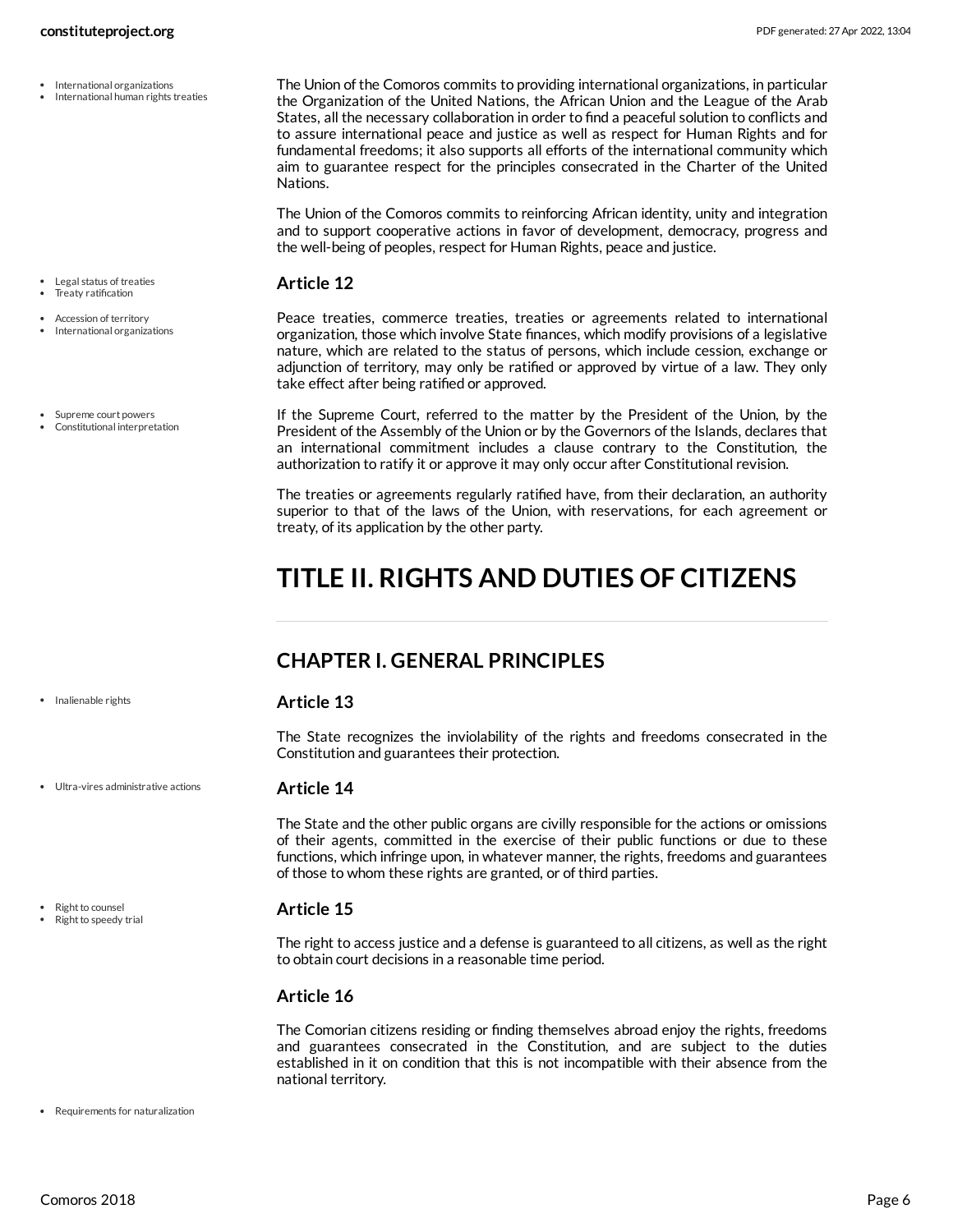The law may provide for restrictions on the exercise of the political rights and to the accession to certain public functions or employments for Comorian citizens of foreign origin.

#### **Article 18**

Foreigners residing or sojourning on the national territory enjoy the same rights, the same freedoms, the same guarantees and have the same duties as the Comorian citizens, with the exception of the political rights and the rights and duties reserved for national citizens by law or by the Constitution. Foreigners may exercise public functions of an essentially technical character, in accordance with the law.

#### <span id="page-6-1"></span>**Article 19**

Rights, freedoms and guarantees may not be suspended except in the case of a declaration of a state of siege or of a state of urgency, in accordance with the provisions of the Constitution.

# <span id="page-6-0"></span>**CHAPTER II. RIGHTS, [AND] INDIVIDUAL, POLITICAL, SOCIAL AND ECONOMIC FREEDOMS**

#### **Section I. Individual Rights and Freedoms**

#### <span id="page-6-4"></span>**Article 20**

The physical and moral integrity of persons is inviolable.

No one may be submitted to torture, or to cruel, degrading or inhuman penalties or treatments .

#### <span id="page-6-3"></span>**Article 21**

The right to liberty is inviolable.

The freedom of thought and of expression, of association, of intellectual, artistic or cultural creation, of protest and the other freedoms consecrated by the Constitution, the laws and by the international law received within the juridical internal order, are guaranteed.

#### **Article 22**

<span id="page-6-5"></span>All citizens enjoy the right to liberty and to security. No one may be deprived of their liberty totally or partially, except by virtue of the law or by a decision of justice.

<span id="page-6-2"></span>**Article 23**

No Comorian may be extradited or deported from their country.

#### **Article 24**

All citizens have the right to access the administration of public function in conditions of equality, in accordance with the provisions provided for by law.

#### **Article 25**

No one may be forced to perform work, except in the cases specified by law.

- <span id="page-6-6"></span>**Article 26**
	- The domicile is inviolable, except in the cases provided for by law.

• Emergency provisions

- Prohibition of cruel treatment Prohibition of torture
- Freedom of opinion/thought/conscience
- Inalienable rights
- Reference to art Freedom of association
- International law
- Freedom of assembly
- Freedom of expression
- Protection from unjustified restraint
- Extradition procedure

• Right to privacy

Regulation of evidence collection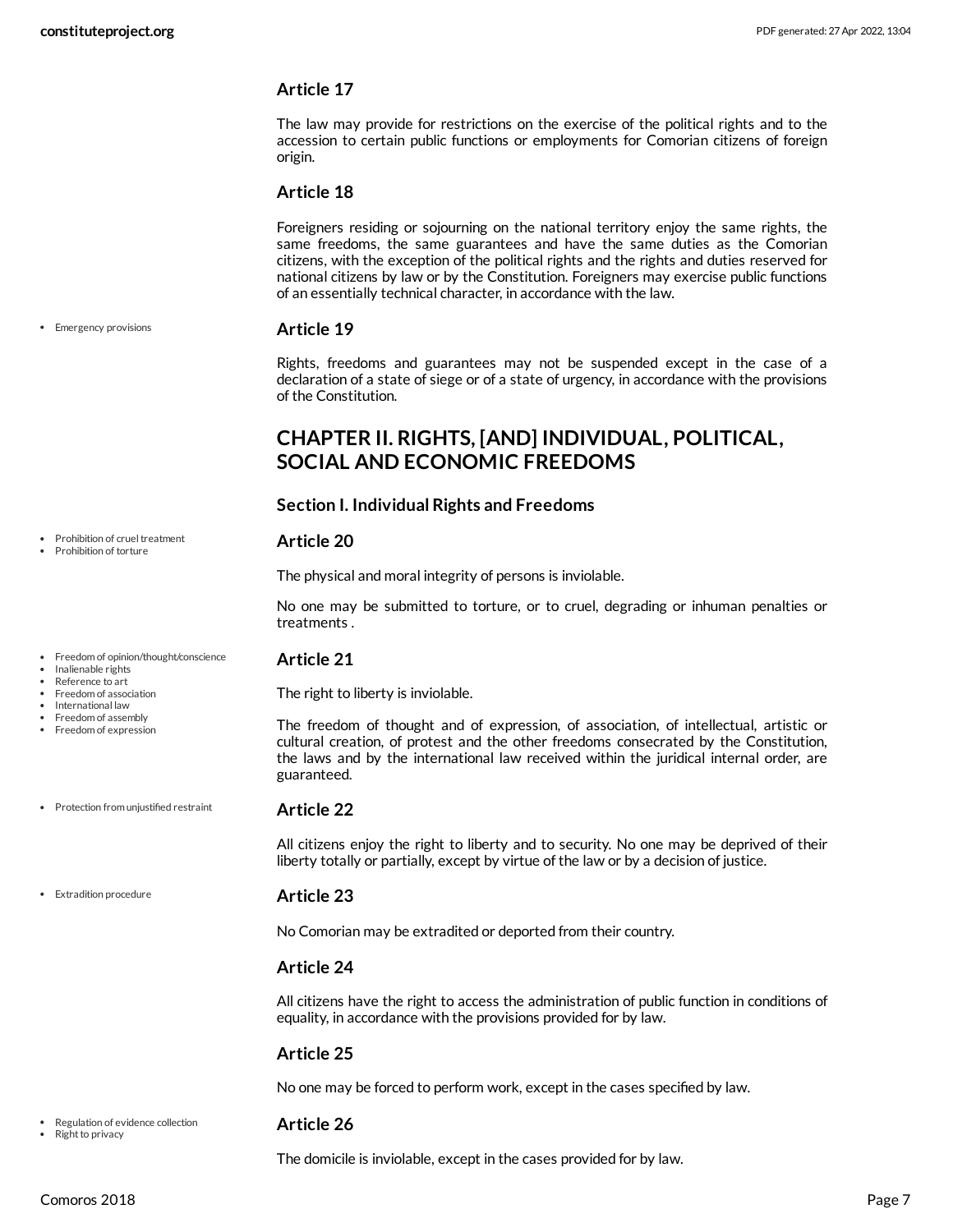- Regulation of evidence collection
- Right to privacy
- Telecommunications

Freedom of press Right to information

#### Right to academic freedom

Right to culture

#### • State support for the disabled

- Rights of children
- Limits on employment of children State support for children

• Freedom of movement

#### Civil service recruitment

• Rights of children

<span id="page-7-1"></span>**Article 33**

All citizens have the right to access, in conditions of equality and of freedom, the public functions and the elective mandates, within the conditions established by the law.

#### **Article 34**

The Union of the Comoros recognizes and guarantees the youth and women the right to access political instances of local and national representation.

#### <span id="page-7-9"></span><span id="page-7-7"></span>**Article 35**

- The political Parties and groups participate in the exercise of suffrage, as well as in the civic and political education of the people. They form and freely exercise their activities in accordance with the law.  $\bullet$  Right to form political parties
- They must respect the national unity, sovereignty and the inviolability of the borders, such as they are internationally recognized, as well as the principles of democracy. Restrictions on political parties
- The constitution of political parties, insular, regional or local, or of a paramilitary character, or employing subversive methods, is prohibited. Prohibited political parties
	- The law determines the juridical status of the political parties and regulates the benefits that may be accorded to them by the State.

#### <span id="page-7-5"></span><span id="page-7-0"></span>**Article 36**

The political opposition is recognized in the Union of the Comoros.

Campaign financing

Freedom of information, communication, and the press are guaranteed within the conditions established by law.

The confidentiality of correspondence and of telecommunications is guaranteed, except

The law guarantees the protection of individual computer data.

#### <span id="page-7-8"></span>**Article 29**

<span id="page-7-3"></span>**Article 28**

<span id="page-7-6"></span>**Article 27**

in the cases provided for by law.

The State guarantees to all citizens the right to instruction, to education, to teaching, and to culture.

#### <span id="page-7-4"></span>**Article 30**

The State guarantees the rights of women, children, youth and persons living with a disability to be protected by the public powers against all forms of neglect, exploitation and violence.

#### <span id="page-7-2"></span>**Article 31**

All citizens enjoy the freedom of movement, except in the case of restrictions provided for by law.

#### **Section II. Political Rights**

#### **Article 32**

All citizens have the right to participate in political life, directly or by the intermediary of representatives freely elected.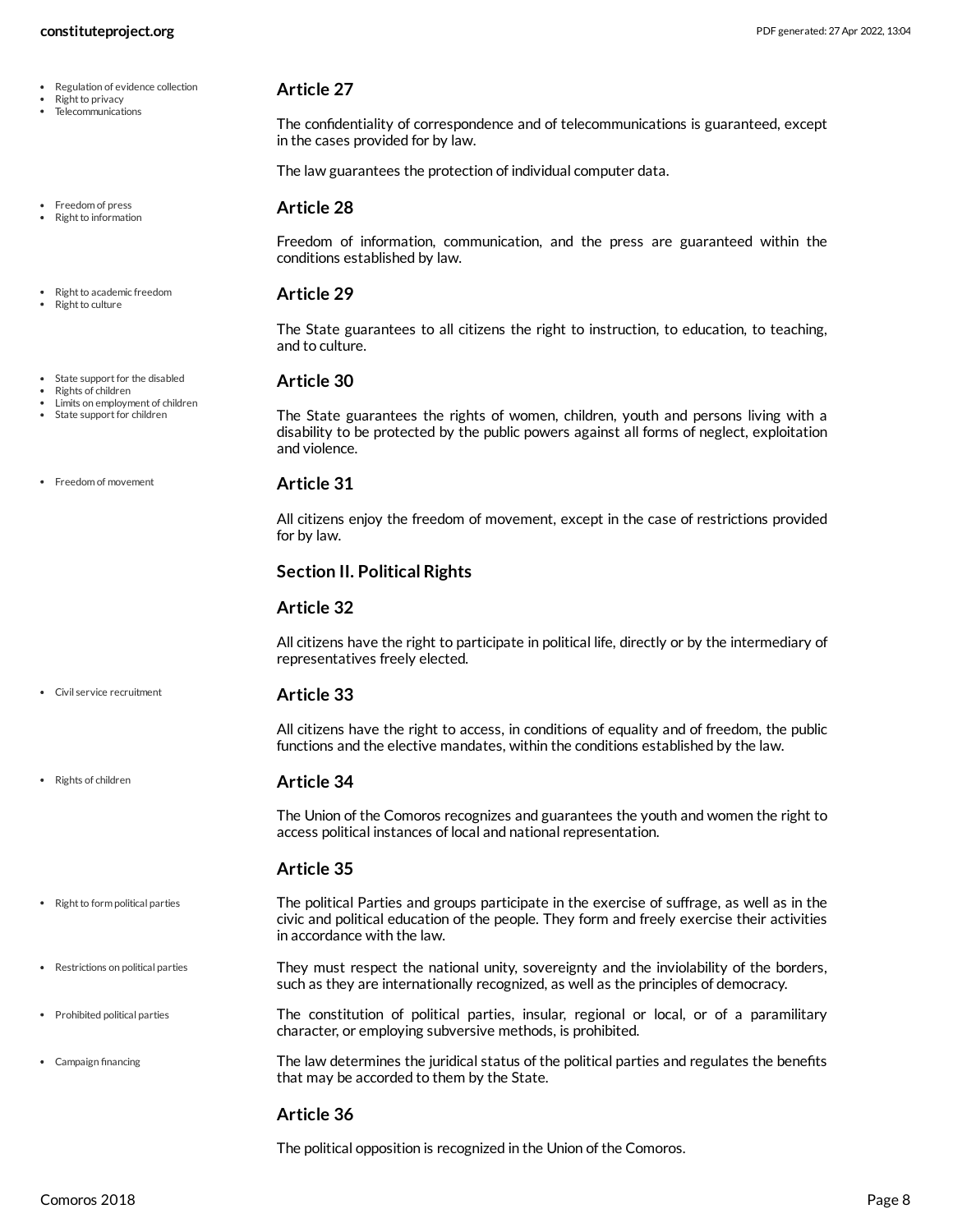<span id="page-8-6"></span><span id="page-8-4"></span><span id="page-8-3"></span>

|                              | It exercises its activities freely, within the limits imposed by the law.                                                                                                                                                  |
|------------------------------|----------------------------------------------------------------------------------------------------------------------------------------------------------------------------------------------------------------------------|
|                              | The law determines the status of the political opposition.                                                                                                                                                                 |
|                              | <b>Section III. Economic and Social Rights</b>                                                                                                                                                                             |
| • Right to work              | Article 37                                                                                                                                                                                                                 |
|                              | Work is a right recognized to all citizens; the State is required to create the conditions<br>necessary for its effective exercise.                                                                                        |
| • Right to just remuneration | <b>Article 38</b>                                                                                                                                                                                                          |
|                              | All citizens have the right to the security of the employment and to receive<br>remuneration proportional to the quantity and the quality of the work provided.                                                            |
|                              | Men and women receive identical remuneration for equal work.                                                                                                                                                               |
| • Right to join trade unions | Article 39                                                                                                                                                                                                                 |
|                              | Within the conditions provided for by law, the freedom to create syndical associations or<br>professional associations is recognized for workers to defend their collective or<br>individual interests and rights.         |
|                              | <b>Article 40</b>                                                                                                                                                                                                          |
|                              | No one is obligated to belong to a union, or to a professional association or to continue in<br>one, or to pay dues to union or to a professional association of which they are not a part.                                |
| • Right to strike            | <b>Article 41</b>                                                                                                                                                                                                          |
|                              | The right to strike is recognized and it is exercised within the framework of the law<br>which regulates it.                                                                                                               |
| • Right to health care       | <b>Article 42</b>                                                                                                                                                                                                          |
|                              | All citizens have the right to health.                                                                                                                                                                                     |
|                              | It is notably incumbent on the State:                                                                                                                                                                                      |
|                              | • to assure a national health service that is general and hierarchical;                                                                                                                                                    |
|                              | • to encourage and support the participation of the community in the different<br>levels of health services as well as public and private health initiatives.                                                              |
| • Protection of environment  | <b>Article 43</b>                                                                                                                                                                                                          |
|                              | All citizens have the right to a healthy and ecologically stable environment, as well as<br>having a duty to protect and conserve it.                                                                                      |
|                              | The State and the communities must adopt policies of defense and of environmental<br>protection with the collaboration of environmental protection groups and see to the<br>rational utilization of all natural resources. |
|                              | <b>Article 44</b>                                                                                                                                                                                                          |
|                              | The State determines education policy having as its objective the progressive                                                                                                                                              |

# <span id="page-8-0"></span>**CHAPTER III. OF THE DUTIES**

community and the civic instruction of students.

<span id="page-8-5"></span><span id="page-8-2"></span><span id="page-8-1"></span>elimination of illiteracy, continued education, creativity, the addition of schools in the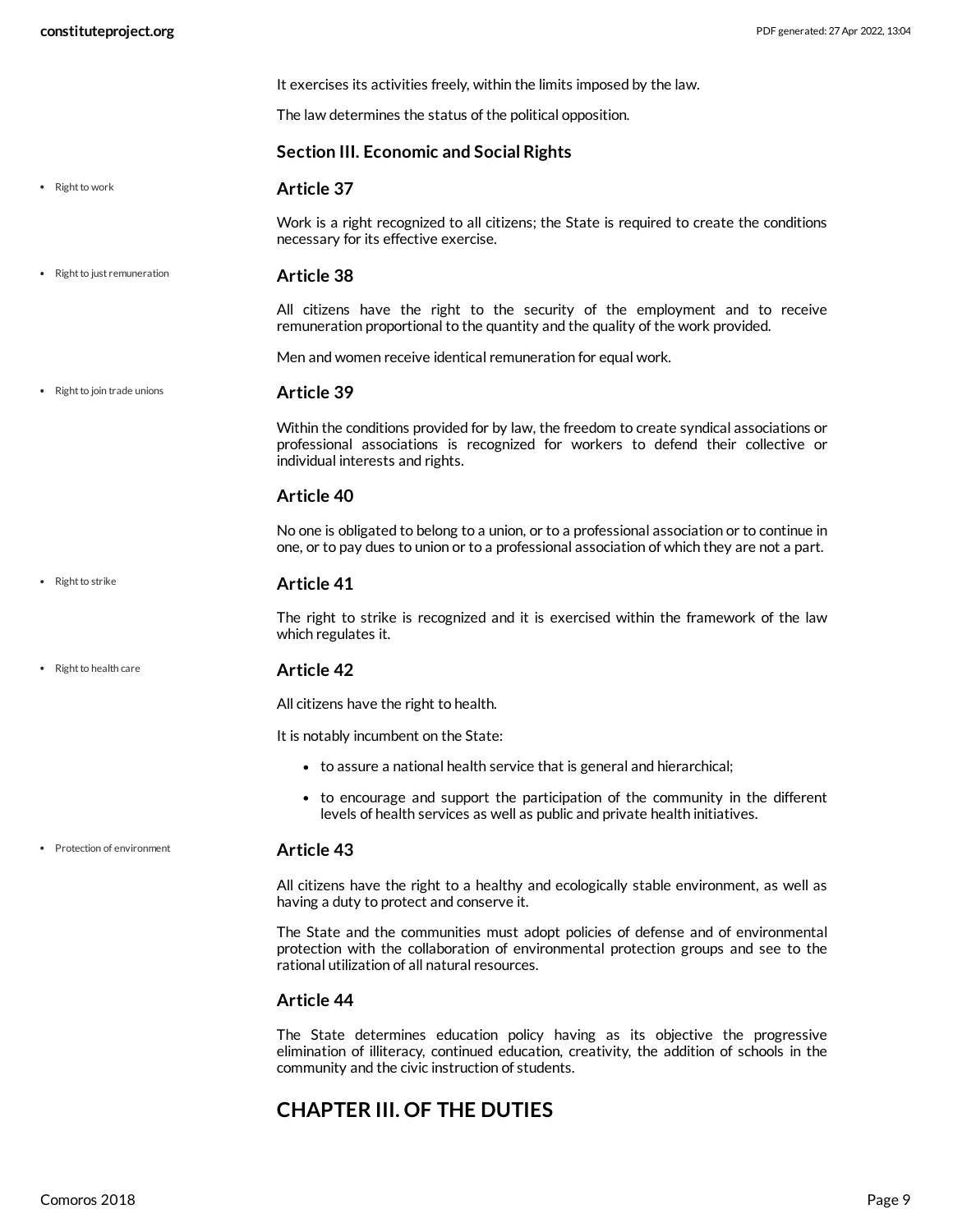Every individual has duties towards the family, the society and the State as well as towards other institutions recognized by the law.

#### **Article 46**

Every individual has the duty to respect the rights and freedoms of others, and the moral and common interest.

#### **Article 47**

Every individual has the duty to respect and to consider their fellow men without discrimination of any kind, and to maintain with them relations of a nature to promote, to safeguard and to reinforce reciprocal respect and tolerance.

• Duty to serve in the military

#### <span id="page-9-4"></span>**Article 48**

Every individual has a duty to participate in the defense of their country.

# <span id="page-9-0"></span>**CHAPTER IV. ECONOMIC AND FINANCIAL ORGANIZATION**

#### **Article 49**

The totality of the economic resources and wealth of the country is in the service of the general interest.

#### **Article 50**

The State supports the national economic actors in their relations with the rest of the world, in particular the economic actors and activities which can contribute in a positive manner to the integration of the Comoros in the global economic system.

• Right to competitive marketplace

#### <span id="page-9-6"></span>**Article 51**

The State guarantees free enterprise as well as the security of capital and investments.

The State stimulates, supports and protects foreign investment that contributes to the economic and social development of the country, within the conditions provided for by law.

# <span id="page-9-1"></span>**TITLE III. OF THE INSTITUTIONS OF THE UNION**

# <span id="page-9-2"></span>**CHAPTER I. OF THE EXECUTIVE POWER**

#### <span id="page-9-5"></span>**Article 52**

The presidency of the Union rotates between the Islands.

Each Island, through the elected candidate, carries out the presidency of the Union for a mandate of five (5) years, renewable once.

In no case may an Island exercise more than two (2) consecutive mandates.

<span id="page-9-3"></span>The President of the Union is elected by universal direct majority suffrage in two rounds.

- Head of state term length
- Head of state term limits
- Head of state selection Name/structure of executive(s)

Claim of universal suffrage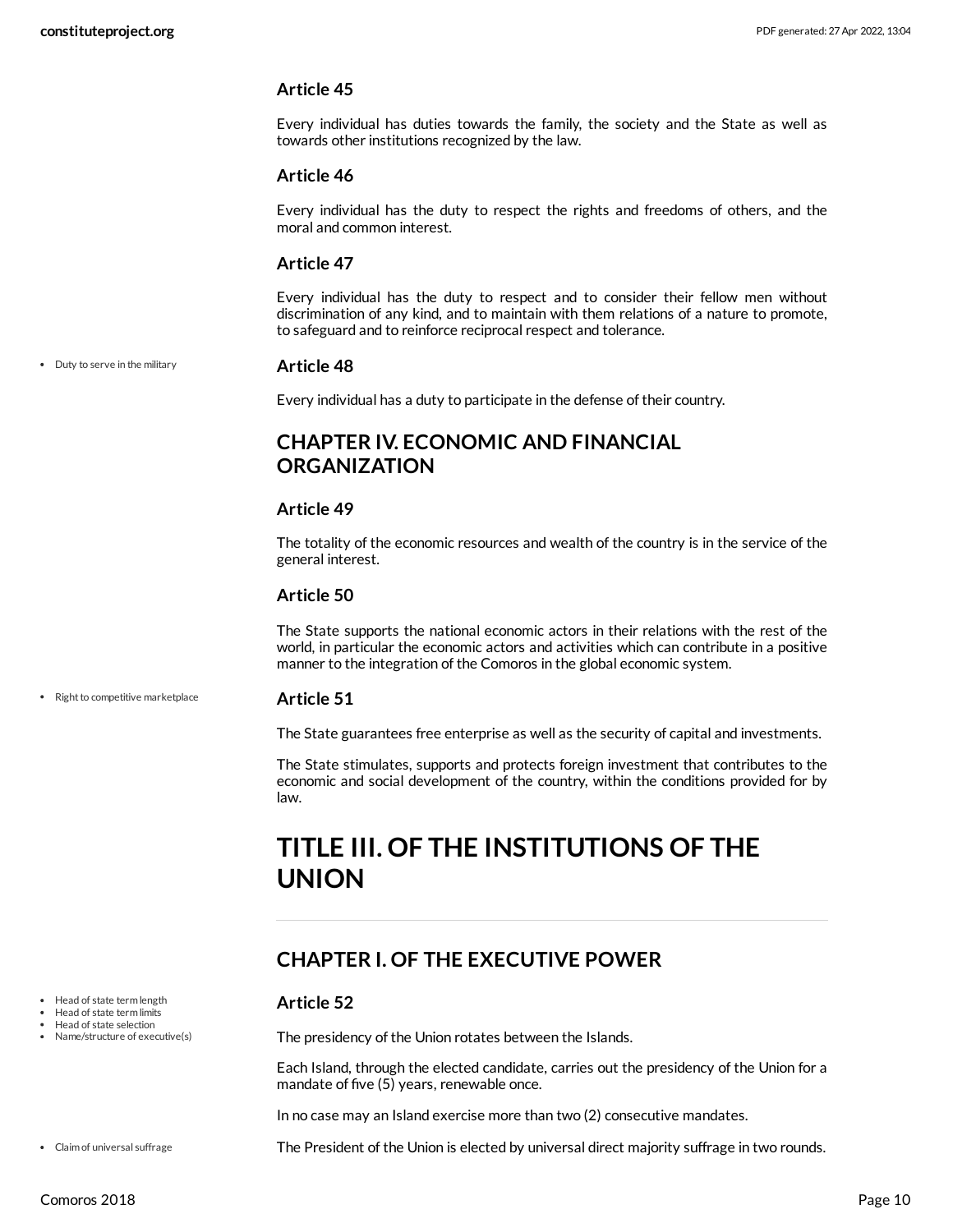Head of state selection Minimum age of head of state

### <span id="page-10-1"></span>**Article 53**

The Comorian citizen of origin, from the Island where the rotation falls, having the status of elector, aged at least thirty-five (35) years the day of the presentation of their candidature and having effectively resided in a permanent manner in the national territory in the course of the twelve months preceding the election, may be a candidate for the presidency of the Union.

For the purposes of this Article, a Comorian with maternal or paternal relatives born on this Island, is from the Island.

Any Comorian who, although not from the Island, has lived in an effective manner on the Island where the rotation falls during at least ten years preceding the election may equally be a candidate.

The Comorian who decides to be a candidate to the presidential or gubernatorial election in one Island, may not be a candidate in another Island. This choice is irrevocable.

The modalities of the election mentioned in the preceding paragraph are determined by an organic law.

### <span id="page-10-3"></span>**Article 54**

The President of the Union is the symbol of the National Unity:

- He is the guarantor of the inviolability of the borders such as they are internationally recognized, as well as of the sovereignty of the Country.
- He is the arbiter and the moderator of the regular operations of its institutions.
- He assures the highest representation of the Union in international relations.
- He is the guarantor of respect for the international treaties and agreements. The President of the Union determines and conducts foreign policy.
- He appoints and accredits the ambassadors and the extraordinary envoys to foreign powers.
- The foreign ambassadors and envoys extraordinary are accredited by him.
- <span id="page-10-5"></span>• He negotiates and ratifies the treaties.

The President of the Union is the Head of Government.

In this function, he determines and leads the policy of the Union:

- He has the public administration at his disposal.
- He exercises the regulatory power.
- He appoints to the civil and military positions.
- The President of the Union may delegate certain powers to members of the Government.
- <span id="page-10-0"></span>The President of the Union is the Head of the Armies. He is responsible for the foreign defense.
- <span id="page-10-4"></span>• The President of the Union has the right to pardon.

#### <span id="page-10-2"></span>**Article 55**

When the constitutional institutions, the independence of the Nation, the integrity of its territory or the execution of its international engagements are threatened in a serious and immediate manner and the regular operations of constitutional institutions are interrupted, the President of the Union, after official consultation with the Council of

• Treaty ratification

• Head of state powers International law Foreign affairs representative

- Designation of commander in chief
- Power to pardon
- Supreme court powers
- Emergency provisions International law
- Powers of cabinet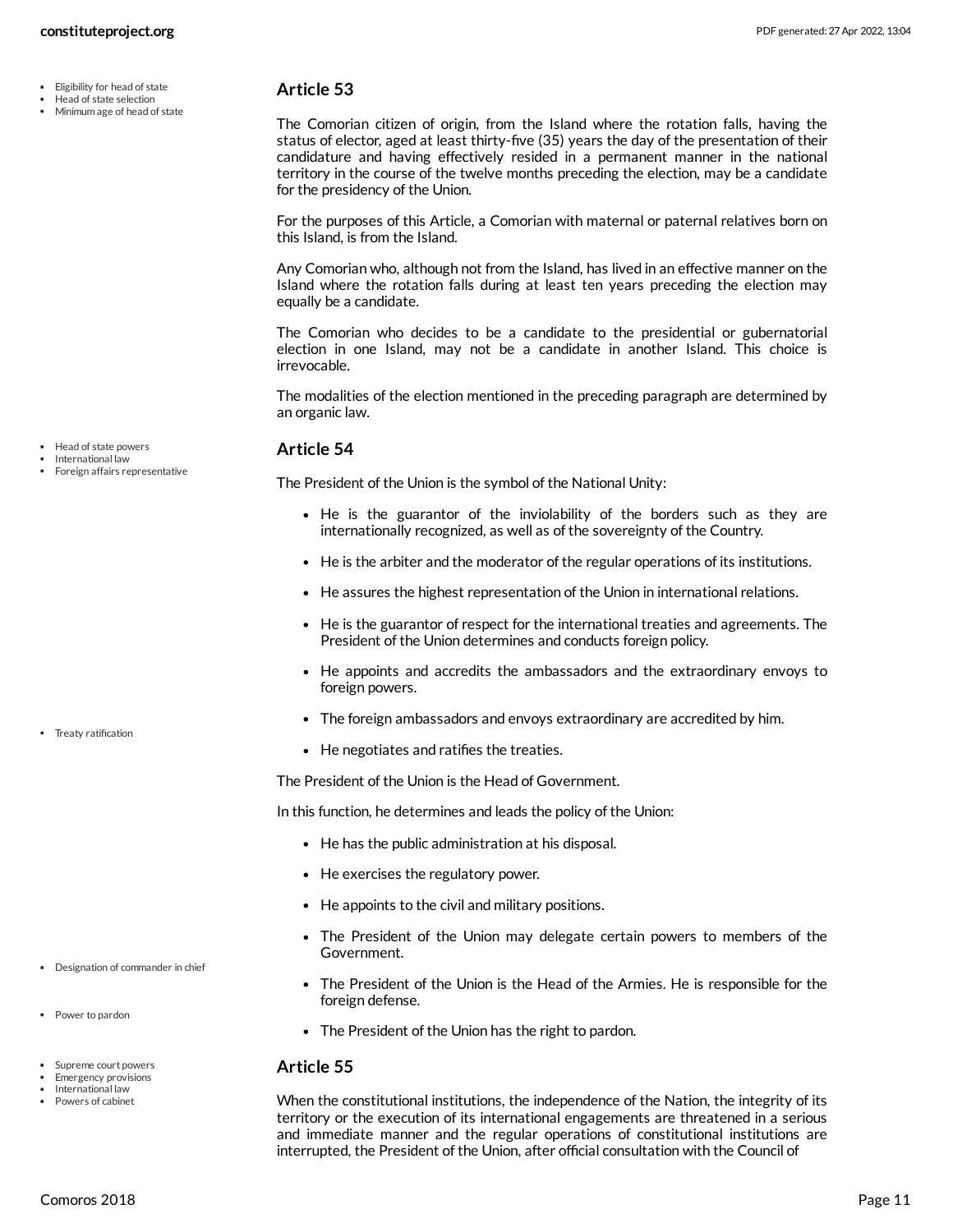Standing committees Head of state decree power

God or other deities Oaths to abide by constitution

**constituteproject.org** PDF generated: 27 Apr 2022, 13:04

Ministers, of the President of the Assembly of the Union and of the Supreme Court, takes the exceptional measures required by the circumstances.

These measures must be motivated by the will to provide the constitutional institutions, with the least delay, the means to accomplish their mission.

#### <span id="page-11-5"></span>**Article 56**

The President of the Union can, with clearance from the Assembly of the Union, legislate by ordinance on matters relative to its competence. These ordinances are filed with the Bureau of the Assembly at the next session following the termination of the time period set by the enabling law.

#### <span id="page-11-2"></span>**Article 57**

Before assuming his functions, the President of the Union swears an oath, his hand on the Koran, before the Supreme Court, attended by the Mufti of the Republic or in his absence, the Grand Qadi, according to the following formulation:

"I swear before Allah, the Merciful and the most Compassionate to loyally and honestly fulfill the duties of my charge, to only act in the general interest and within respect for the Constitution."

#### <span id="page-11-3"></span>**Article 58**

In case of vacancy or of permanent impairment of the President, occurring within nine hundred days following the date of investiture of his mandate and declared by the Supreme Court as referred to the matter by the Government, then it proceeds to the election of a new President, within a time period of sixty days.

The interim is carried out by the Prime Minister, within the act of appointment of the Ministers and other members of the Government. During this period, he may not change the Government.

If the vacancy or the permanent impairment occurs beyond nine hundred days, the Governor of the island carrying out the presidency of the Union finishes the mandate.

In this case, the duties of the Governor are assured by the Secretary General of the Governorship concerned.

### **Article 59**

The functions of President of the Union are incompatible with the exercise of any other elective mandate, of any other political function, of any public office, of any public or private professional activity or of any function within a directive organ of a political party or group.

#### <span id="page-11-0"></span>**Article 60**

The President of the Union appoints the Ministers and the other members of the Government, which may number no more than fifteen.

#### <span id="page-11-1"></span>**Article 61**

The Government of the Union is composed in a manner to assure the just and equitable representation of the Islands and a just and equitable division between men and women.

Head of government's role in the legislature Eligibility for cabinet

#### <span id="page-11-4"></span>**Article 62**

The functions of Minister are incompatible with the exercise of any national elective mandate, of any function of professional representation and of any public office or of any professional activity.

Head of state removal

- Head of government powers
- Head of state replacement
- Name/structure of executive(s) • Supreme court powers

- Cabinet selection
- Establishment of cabinet/ministers Head of government selection
- 
- Eligibility for cabinet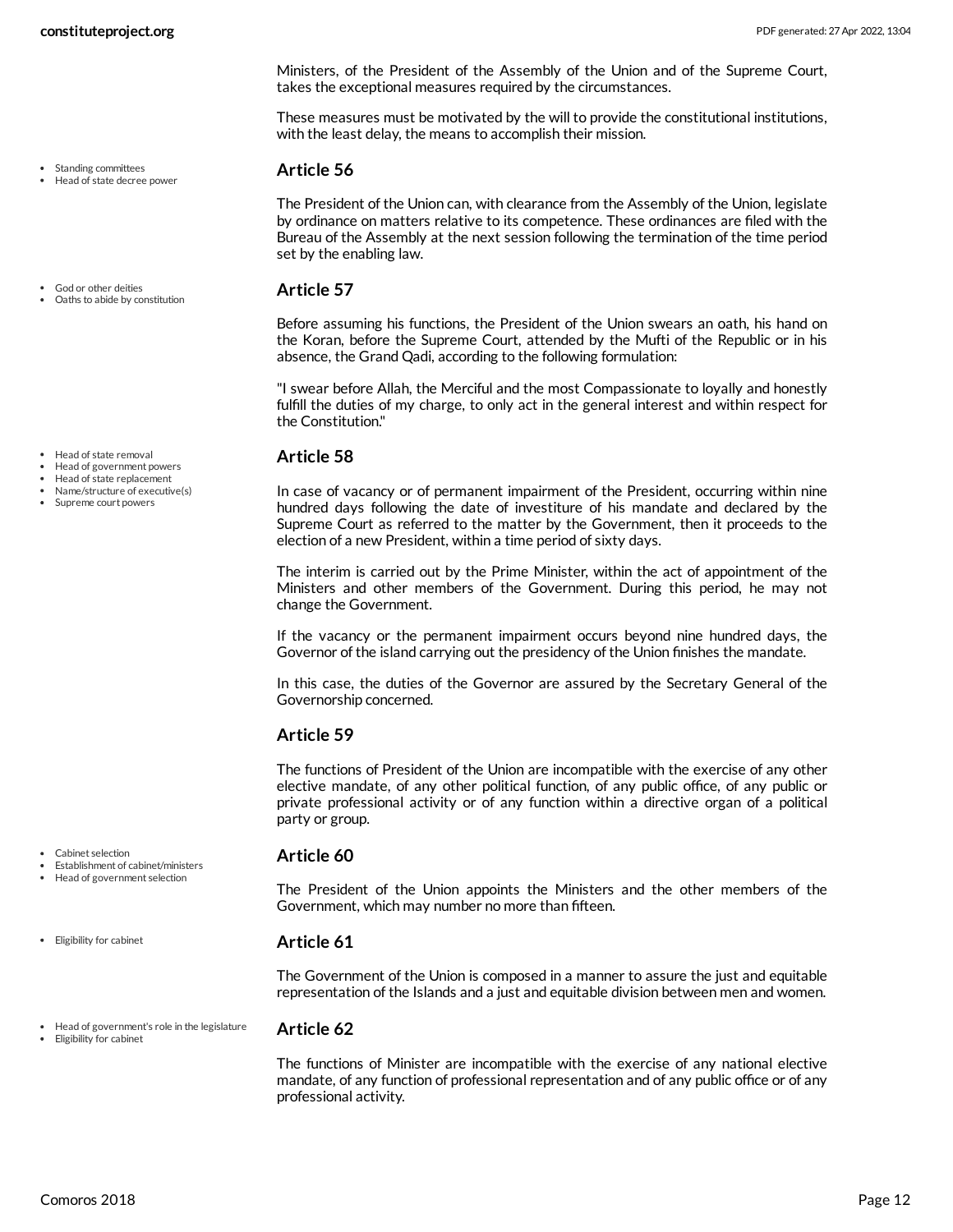The members of the Government are responsible for criminal infractions committed within the exercise and outside of the exercise of their functions, before the jurisdictions of common law.

#### Approval or veto of general legislation Veto override procedure

First chamber selection Structure of legislative chamber(s)

Outside professions of legislators Eligibility for first chamber First chamber selection Replacement of legislators

#### <span id="page-12-1"></span>**Article 64**

The President of the Union promulgates the laws of the Union within the thirty days which follow the transmission to the Government of the law definitively adopted.

He can, before the expiration of this time period, request of the Assembly of the Union, which decides with absolute majority, a new deliberation of the law or of certain of its articles. This new deliberation cannot be refused.

#### **Article 65** Legislative oversight of the executive

<span id="page-12-4"></span>The President of the Union presents once annually a discourse on the state of the Union before the Assembly of the Union.

# <span id="page-12-0"></span>**CHAPTER II. OF THE LEGISLATIVE POWER**

#### <span id="page-12-3"></span>**Article 66**

The Assembly of the Union is composed of members elected in the national electoral districts and of those representing the Comorians settled outside the Comoros.

#### <span id="page-12-2"></span>**Article 67**

A law establishes the conditions and the modalities of election of each of the categories of the members of the Assembly of the Union mentioned in the Article above, as well as their number.

It establishes also the number of electoral districts, the system of ineligibilities and of incompatibilities of the said members.

It determines in addition the conditions in which the persons are elected who are called to carry out, in case of vacancy, their replacement until general or partial renewal of the Assembly of the Union.

#### **Article 68**

<span id="page-12-5"></span>The members of the Assembly of the Union are Deputies. They represent the Nation.

#### **Article 69**

Any Deputy who, in the course of a mandate, resigns from their party or changes their political group automatically loses their seat in the Assembly of the Union. They are replaced by their substitute who finishes the mandate.

#### <span id="page-12-7"></span>**Article 70**

The mandate of Deputy commences at the date of the opening of the first session and ends at the end of the fifth year.

#### • Scheduling of elections

Term length for first chamber

Removal of individual legislators Replacement of legislators

#### <span id="page-12-6"></span>**Article 71**

The election of the Deputies takes place within the sixty days preceding the expiration of the powers of the Assembly of the Union.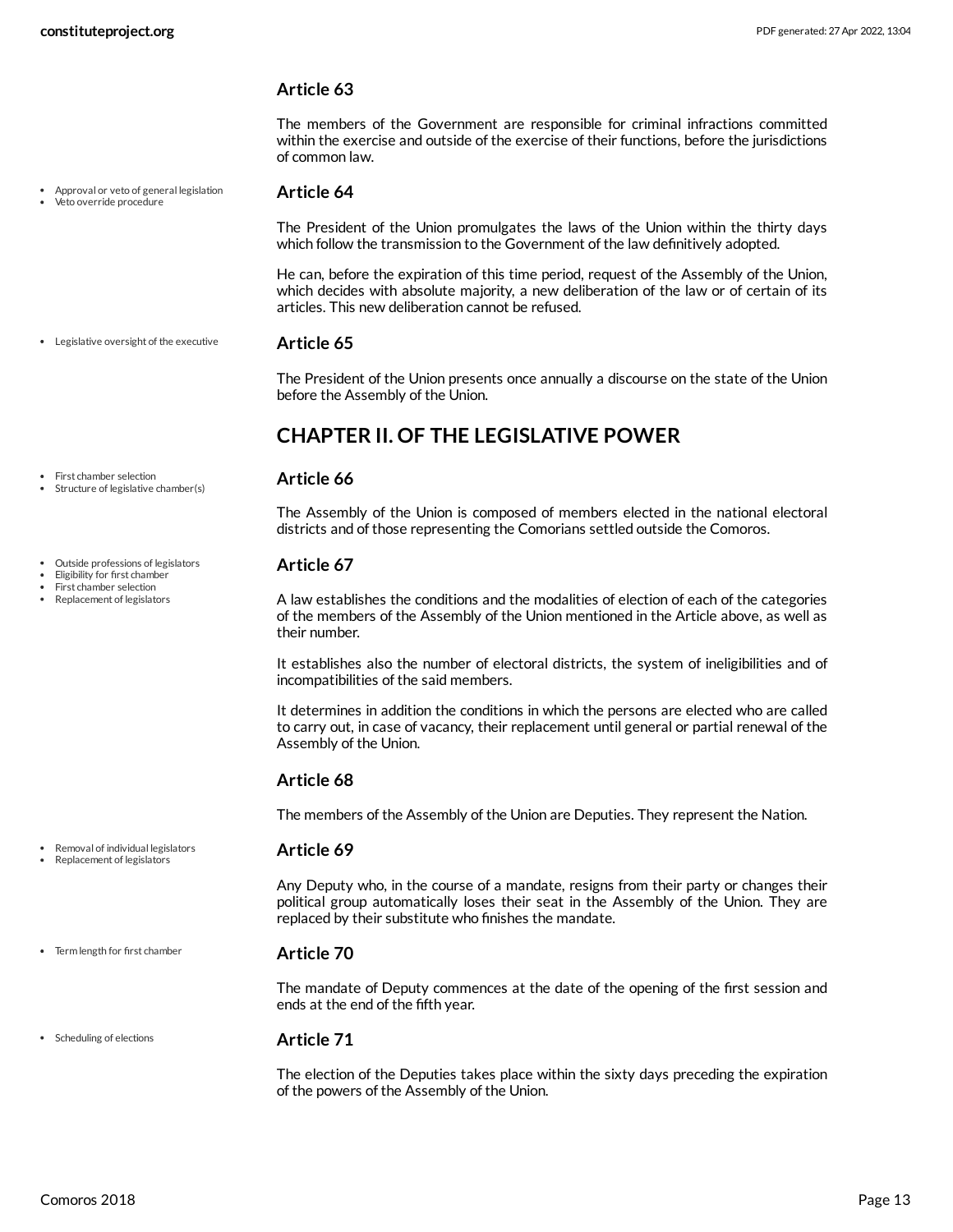The Assembly of the Union is the legislative organ of the Union. It votes on the laws, including the laws of regulation, adopts the budget and controls the action of the Government.

#### **Article 73**

The Assembly of the Union is completely renewed.

Constitutional interpretation

#### <span id="page-13-0"></span>**Article 74**

The Assembly of the Union adopts, with the majority of two-thirds of its members, its internal regulations. Before the application of these, the Supreme Court decides on their conformity with the Constitution.

#### Leader of first chamber

#### <span id="page-13-2"></span>**Article 75**

The President of the Assembly of the Union is elected for the duration of the legislature.

However, his mandate may be challenged by a motion of disapproval according to the following procedure:

- The demand is formulated and signed by at least half of the Deputies composing the Assembly;
- The vote may only take place forty-eight hours after its submission;
- Only the votes favorable to the motion are counted;
- The motion is adopted by a majority of two-thirds of the members composing the Assembly;
- The Assembly may only vote one motion per year;
- No motion may be submitted in the course of an extraordinary session;

The interim is carried out by the First Vice President. He organizes the election of the new President within the fifteen days following the adoption of the motion.

#### **Article 76**

An organic law determines the conditions and the modalities of the election of Deputies of the Assembly of the Union and of its President, the system of ineligibilities and of incompatibilities, as well as their indemnities.

#### <span id="page-13-1"></span>**Article 77**

No member of the Assembly of the Union may be prosecuted, investigated, arrested, detained or judged on the basis of the opinions or votes made by him in the exercise of his functions.

#### <span id="page-13-3"></span>**Article 78**

No member of the Assembly of the Union may, during the time of the sessions, be prosecuted or arrested in a criminal or correctional matter without the authorization of the Assembly, except in the case of flagrante delicto.

No member of the Assembly of the Union may, out of session, be arrested without the authorization of the Bureau of the Assembly, except in case of flagrante delicto, of authorized charges or of definitive condemnation.

• Immunity of legislators

Standing committees

Immunity of legislators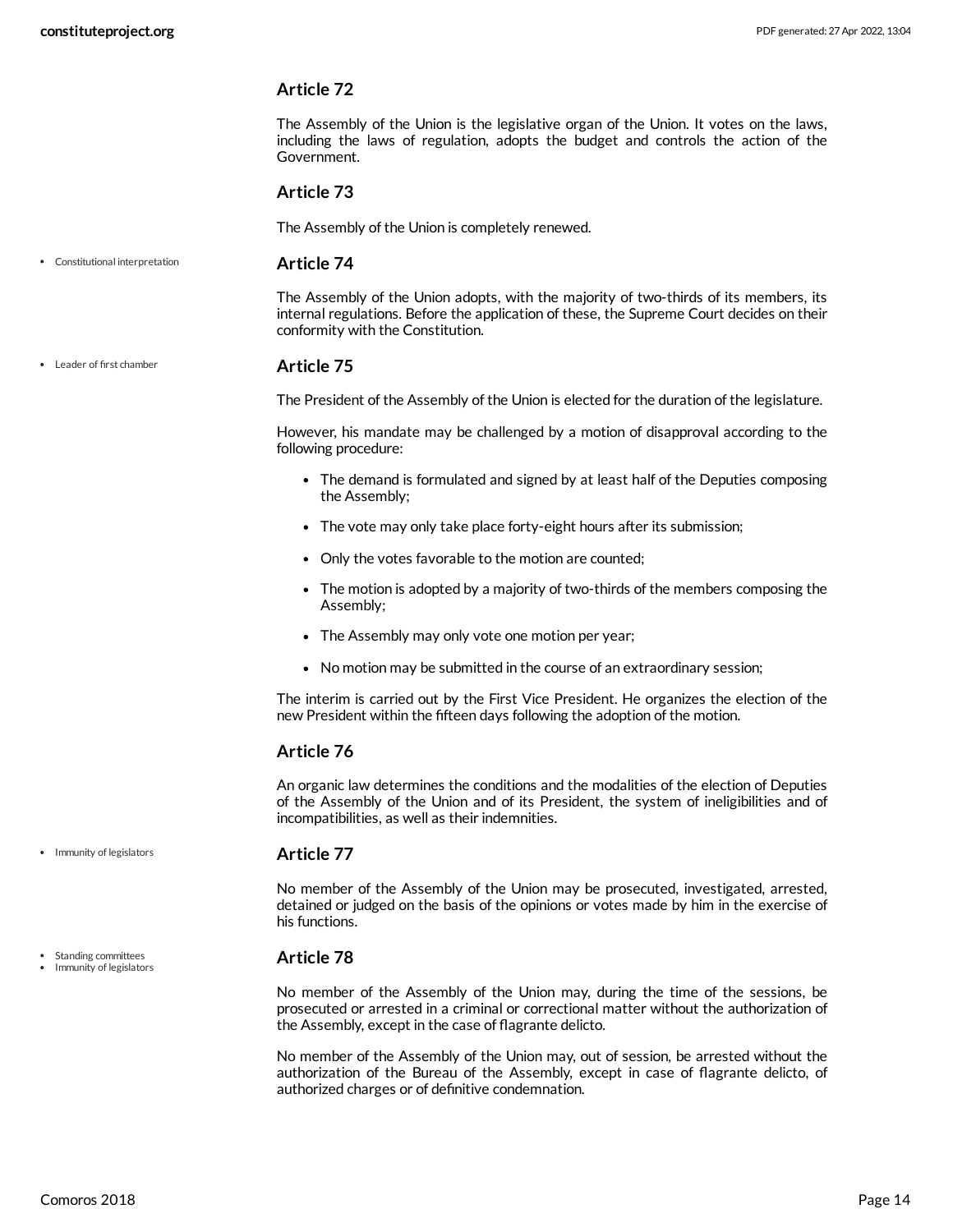<span id="page-14-4"></span> $\ddot{\phantom{0}}$ 

<span id="page-14-1"></span> $\bullet$ 

<span id="page-14-7"></span><span id="page-14-6"></span><span id="page-14-5"></span><span id="page-14-2"></span> $\ddot{\phantom{0}}$ 

| constituteproject.org                | PDF generated: 27 Apr 2022, 13:04                                                                                                                                                                                                                                                              |
|--------------------------------------|------------------------------------------------------------------------------------------------------------------------------------------------------------------------------------------------------------------------------------------------------------------------------------------------|
|                                      | <b>Article 79</b>                                                                                                                                                                                                                                                                              |
|                                      | The right to vote of the members of the Assembly of the Union is personal. The law may<br>exceptionally authorize the delegation of the vote to another Deputy. In this case, no<br>one may receive a commission of more than one mandate.                                                     |
| • Length of legislative sessions     | Article 80                                                                                                                                                                                                                                                                                     |
|                                      | The Assembly of the Union meets of plain right in two ordinary sessions per year, of<br>which the total duration may not exceed six months. The calendar of the sessions is<br>established according to the modalities determined by the internal regulations of the<br>Assembly of the Union. |
| • Extraordinary legislative sessions | Article 81                                                                                                                                                                                                                                                                                     |
|                                      | The Assembly of the Union meets in extraordinary session, at the demand of the<br>President of the Union or of the absolute majority of the Deputies, on a determined<br>agenda.                                                                                                               |
|                                      | The extraordinary session may not exceed fifteen days counting from the date of its<br>initial meeting.                                                                                                                                                                                        |
| • Public or private sessions         | <b>Article 82</b>                                                                                                                                                                                                                                                                              |
|                                      | The sittings of the Assembly of the Union are in principle public, except for cases<br>provided for by the internal regulations of the Assembly.                                                                                                                                               |
| • Powers of cabinet                  | Article 83                                                                                                                                                                                                                                                                                     |
| • Initiation of general legislation  | The initiative of law belongs concurrently to President of the Union and to the Deputies.                                                                                                                                                                                                      |
|                                      | The Deputies and the Government have the right of amendment.                                                                                                                                                                                                                                   |
| • Standing committees                | The bills of law are deliberated in the Council of Ministers and filed with the Bureau of<br>the Assembly of the Union.                                                                                                                                                                        |
|                                      | <b>Article 84</b>                                                                                                                                                                                                                                                                              |
|                                      | Bills of the members of the Assembly of the Union, are only receivable if they are<br>communicated to the Government before their inscription on the agenda. It is held to<br>return them, with or without observations, within a time period which may not exceed<br>fifteen days.            |
|                                      | If it appears in the course of the legislative procedure that a bill or an amendment is not<br>in the domain of law or is contrary to an authority agreed to by virtue of Article 56,<br>above, the Government may oppose the inadmissibility;                                                 |
|                                      | In case of a disagreement between the Government and the Assembly of the Union, the<br>Supreme Court, at the demand of one or the other, decides within a time period of eight<br>$(8)$ days.                                                                                                  |
|                                      | <b>Article 85</b>                                                                                                                                                                                                                                                                              |
|                                      | Bills and amendments of the members of the Assembly of the Union are not admissible<br>when their adoption should have as a consequence either a diminution of the public<br>resources, or the creation or aggravation of a public expense.                                                    |
| • Legislative committees             | Article 86                                                                                                                                                                                                                                                                                     |
|                                      |                                                                                                                                                                                                                                                                                                |

<span id="page-14-3"></span><span id="page-14-0"></span>The proposals and bills are, at the demand of the Government or of the Assembly of the Union, sent for examination to commissions created by the internal regulations of the Assembly of the Union or specially established for this purpose.

 $\bullet$ 

Organic laws Constitutional interpretation Constitutionality of legislation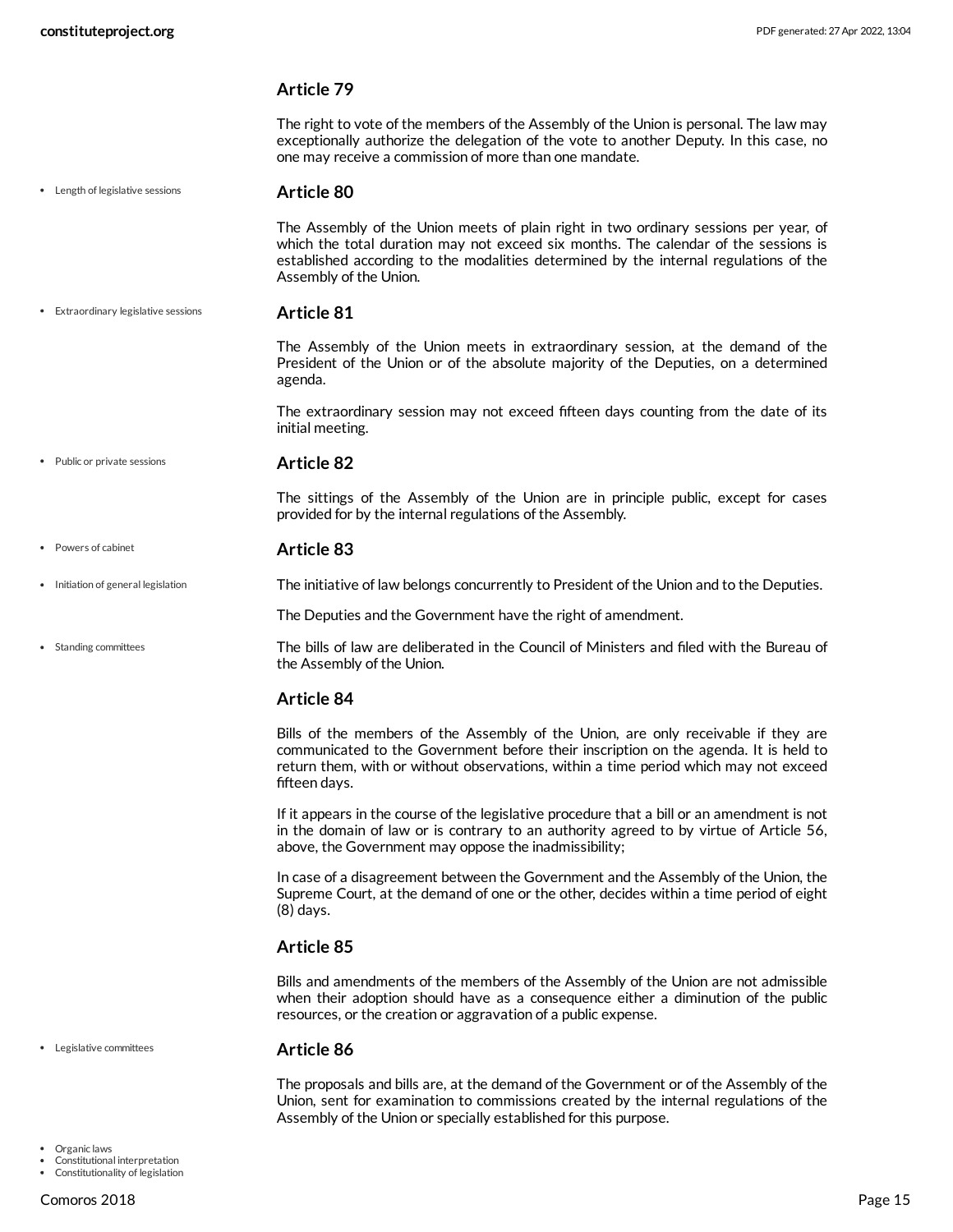The laws to which the Constitution confers the character of organic laws are voted on and modified within the following conditions.

- The bill or the proposal of organic law is only submitted to the deliberation and to the vote of the Assembly of the Union at the expiration of a time of fifteen days after its filing.
- The organic laws are adopted with the majority of two-thirds of the members composing the Assembly of the Union.
- They are promulgated after the Supreme Court declares that they conform to the Constitution.

#### <span id="page-15-1"></span>**Article 88**

The Assembly of the Union votes on finance laws with a two-thirds majority.

If it has not been decided within a time period of sixty days after the opening of the second ordinary session, the provisions of the bill may be brought into force by ordinance.

# <span id="page-15-0"></span>**CHAPTER III. OF RELATIONS BETWEEN THE LEGISLATIVE POWER AND THE EXECUTIVE POWER**

#### **Article 89**

Other than the matters that are assigned to it by the other articles of the Constitution, the law establishes the rules concerning:

- the civic rights and the fundamental guarantees granted to citizens for the exercise of the public freedoms;
- the freedom, pluralism and independence of the media;
- the constraints imposed on citizens on their person and assets;
- the system of associations and political parties as well as the status of the opposition;
- <span id="page-15-2"></span>nationality, the state and capacity of persons, the law of the family, inheritance and gifts;
- the determination of crimes and misdemeanors as well as the penalties applicable to them;
- the criminal procedure;
- amnesty;
- the creation of new orders of jurisdiction;
- the right to work, the syndical right, the right to security and of social security;
- the base, rate and modalities of tax collection of any nature;
- the system of issuing currency.

#### **Article 90**

The law establishes equally the rules concerning:

- the administration of customs services;
- 

Requirements for birthright citizenship Right to transfer property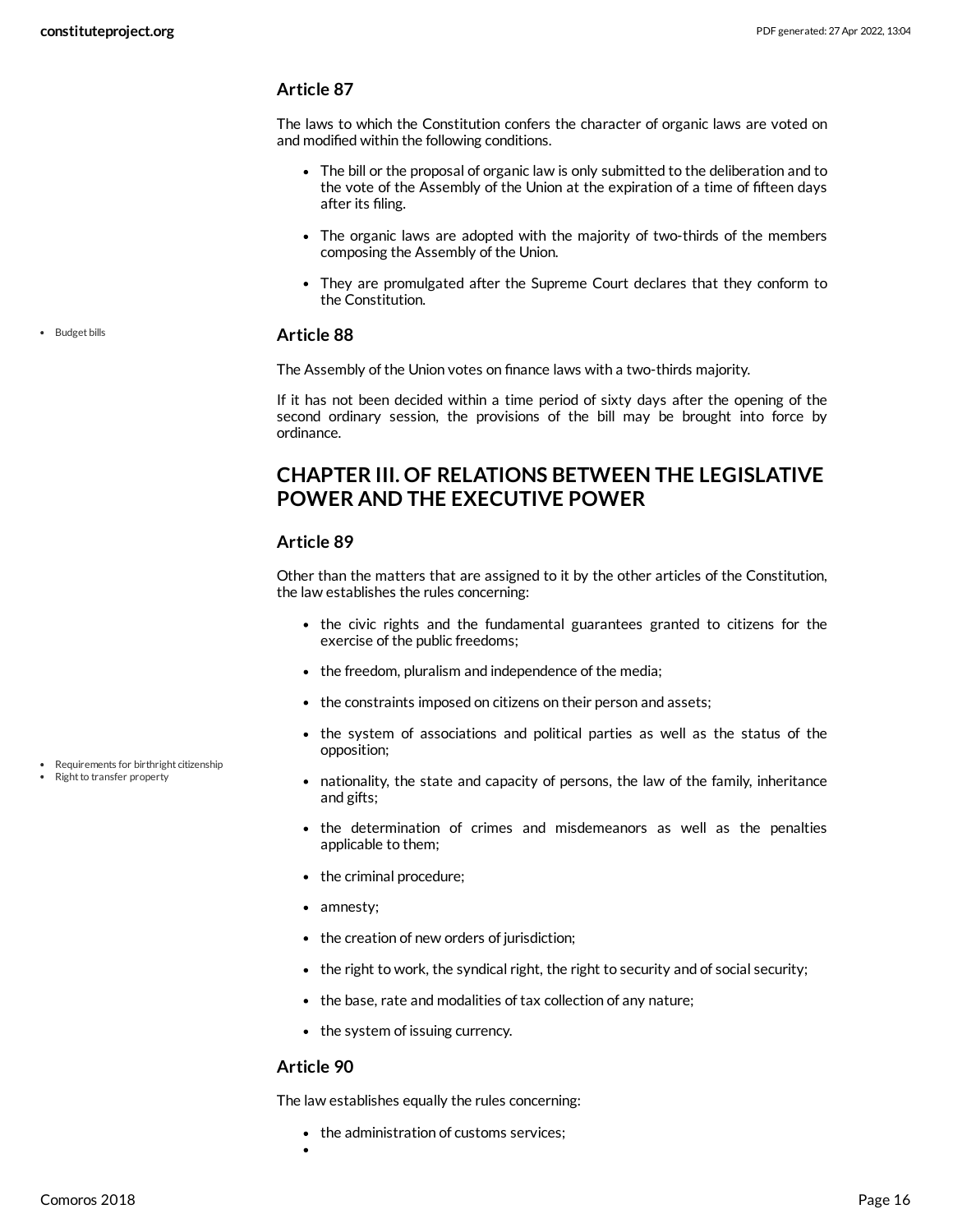- the mode of management of the domain of the State and of land registry;
- the mode of management of companies with public capital;
- the system of ownership, substantive law, and civil and commercial obligations;
- <span id="page-16-3"></span>the electoral system of the Assembly of the Union and of the Local Assemblies;
- the status of functionaries and military personnel as well as the guarantees that are accorded to them;
- the nationalization of enterprises and the transfer of enterprise ownership from the public sector to the private sector;
- <span id="page-16-4"></span>• the expropriations on account of public utility.

The law determines the fundamental principles:

- of the general organization of the national defense and security;
- of the general organization of the administrative, social and financial inspectorates;
- of the free administration of the Communes, of their competences and resources;
- of education and national public diplomas;
- <span id="page-16-6"></span>• of information and of the New Technologies of Communication and Information

#### **Article 92**

The matters other than those in the domain of law have a regulatory character.

The texts of legislative form acting in these matters before or after this Constitution may be modified or abrogated by decree of the President of the Union taking prior opinion of the Supreme Court, referred to the matter by the Government

#### **Article 93**

The Assembly of the Union may adopt resolutions within the conditions established by the law.

The proposals of resolutions that include injunctions regarding the Government are inadmissible and may not be recorded in the agenda.

### <span id="page-16-0"></span>**CHAPTER IV. OF THE JUDICIAL POWER**

#### <span id="page-16-2"></span>**Article 94**

The judicial power is independent of the legislative power and the executive power. It is exercised by the Supreme Court and other courts and tribunals.

The judges are subject in the exercise of their functions only to the authority of the law.

<span id="page-16-5"></span>The presiding magistrates are not removable, save for the cases of necessity of service.

#### <span id="page-16-1"></span>**Article 95**

The President of the Union is the guarantor of judicial independence.

He is assisted by the Superior Council of the Magistrature.

Municipal government Subsidiary unit government

• Protection from expropriation

• Telecommunications

Structure of the courts Judicial independence

• Supreme/ordinary court judge removal

Establishment of judicial council

Judicial independence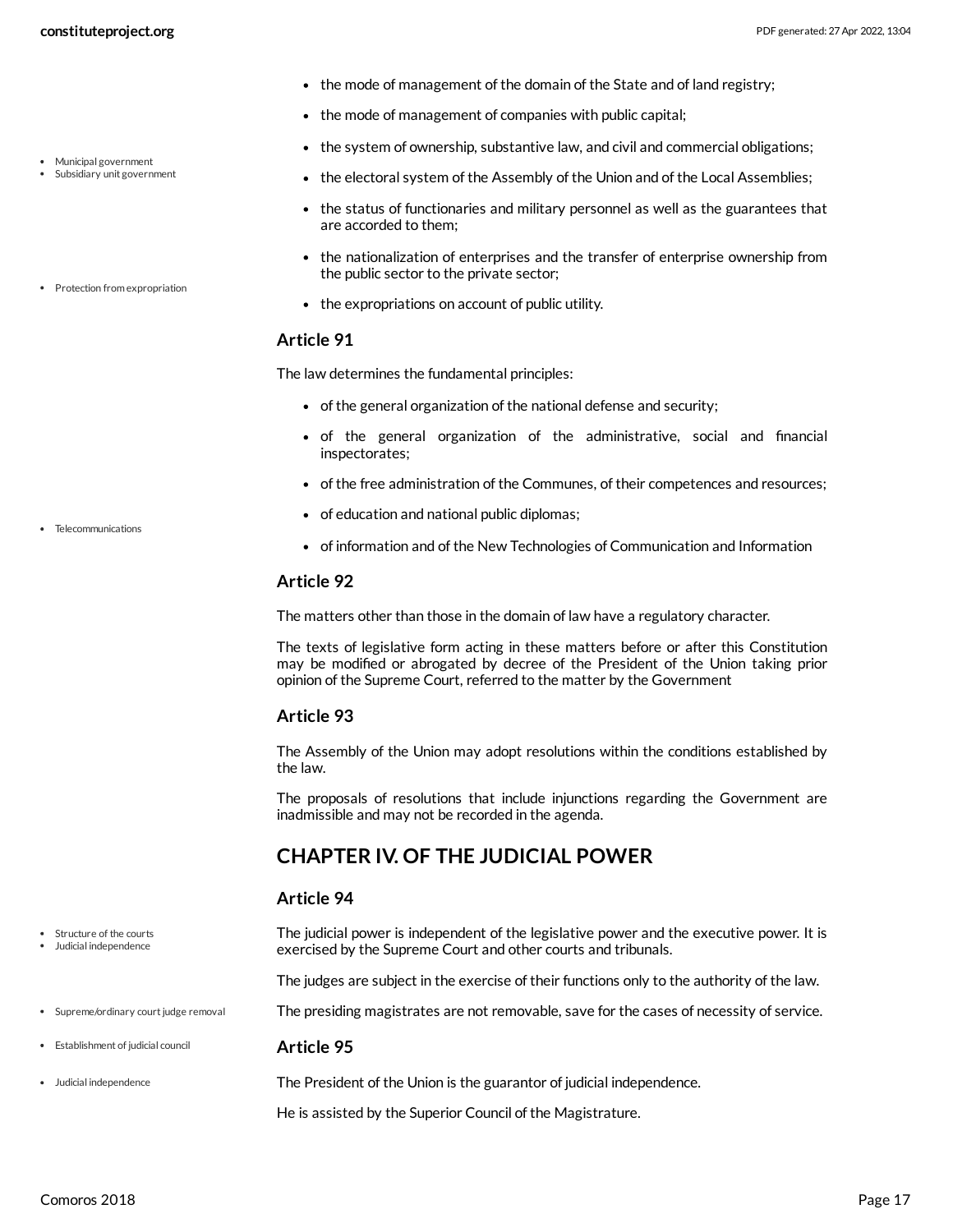• Head of state removal Supreme court powers Structure of the courts Constitutional interpretation

Judicial precedence

Official religion

An organic law bears the status of the magistrates of the Superior Council of the Magistrature.

The judicial organization is determined by the law.

#### <span id="page-17-6"></span>**Article 96**

<span id="page-17-4"></span>The Supreme Court is the highest jurisdiction of the Union in judicial, administrative, constitutional matters, and matters of accounts.

<span id="page-17-7"></span>It judges the President of the Union in case of high treason.

The decisions of the Supreme Court are not liable to any recourse and impose themselves on the Executive Power, on the Legislative Power as well as on all the jurisdictions of the national territory.

The modalities of application of this Article are established by an organic law.

### <span id="page-17-0"></span>**CHAPTER V. OF RELIGION**

#### **Article 97**

<span id="page-17-8"></span>Islam is the State religion.

The State draws on this religion, the Sunni principles and rules of obedience and the Chafi'i rites that govern belief and social life.

#### **Article 98**

<span id="page-17-5"></span>The Mufti of the republic is the highest religious authority of the State. He is appointed by decree of the President of the Union.

The modalities of application of this Article are established by the law.

# <span id="page-17-1"></span>**TITLE IV. OF THE INSTITUTIONS OF THE ISLANDS**

# <span id="page-17-2"></span>**Article 99**

The Islands are endowed with juridical personality.

They enjoy free administration and autonomy of management.

Each is led administratively by a Governor and a Consultative Council.

# <span id="page-17-3"></span>**CHAPTER I. OF THE GOVERNORS**

#### **Article 100**

The Governor is elected by the electors of the Island by direct uninominal suffrage in two rounds, for a mandate of five years renewable once.

In case of vacancy or of permanent impairment of the Governor of an Island, occurring within the nine hundred days following the date of investiture of his mandate and declared by the Supreme Court referred to the matter by his Cabinet, it proceeds to the election of a new Governor within a time period of sixty days. The interim is carried out by the Secretary General of the Governorship.

• Head of state powers

Subsidiary unit government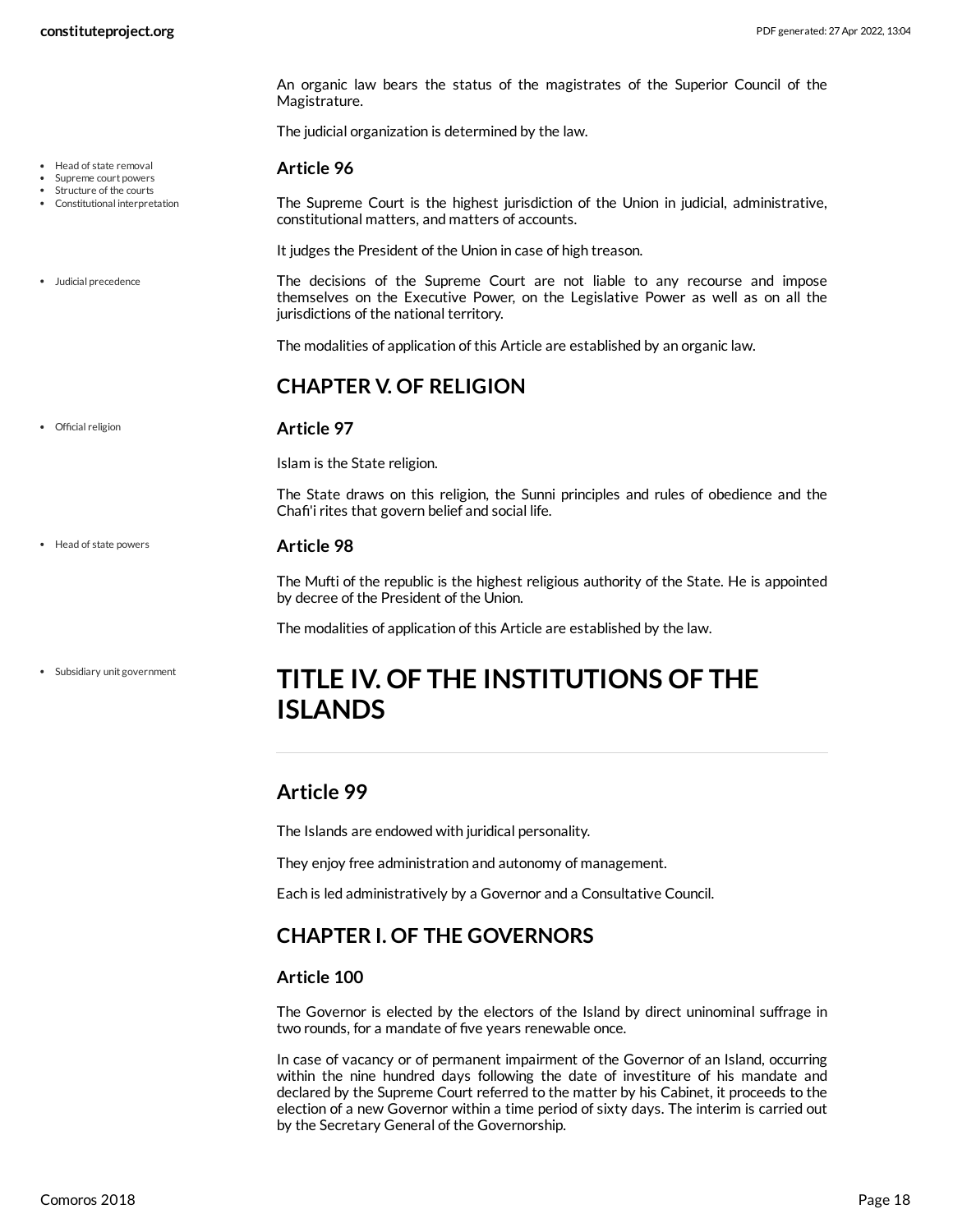If the vacancy or definitive impediment occurs beyond nine hundred days, the Secretary General of the Governorship finishes the mandate.

#### **Article 101**

In the exercise of his duties, the Governor issues decrees.

He is assisted in the exercise of his functions by a Cabinet composed of seven members including one Director of the Cabinet and a Secretary General responsible for coordinating the whole of the insular public services.

In consultation with the Union and taking into account the needs and resources available, the Island recruits through the Public Function the administrative personnel necessary for the organization and operations of insular services.

#### **Article 102**

The following matters fall within the exclusive competence of the islands:

- economic planning and social development of the island;
- the development of the island territory;
- the acquisition of assets for the needs of the island;
- the promotion of tourism, the environment and the historic patrimony of the island;
- traditional fishing:
- agriculture and animal husbandry, with the exclusion of policies and research;
- road maintenance;
- fairs and markets.

#### **Article 103**

In consultation with the Union, the island acts in the matters cited below:

- the administration of the Local Collectivities:
- the management of pre-school, primary and secondary teaching establishments and personnel;
- basic local professional training;
- allocations of study grants;
- the construction, equipping, maintenance, and management of the establishments and personnel of basic health.

#### **Article 104**

Within respect for the Constitution and within the limits of their respective competences, the Union and the autonomous Islands, or the autonomous Islands among themselves, may enter into agreements of a social, economic or financial character.

<span id="page-18-0"></span>Within the limits of their respective competences and within respect for the Constitution of the Union of the Comoros and for the international commitments of the Union, the autonomous Island may form and maintain cooperative relations with local collectivities or non-governmental foreign organs.

The conventions mentioned in paragraph 2 of this Article, may not be concluded without the prior agreement of the State.

• International law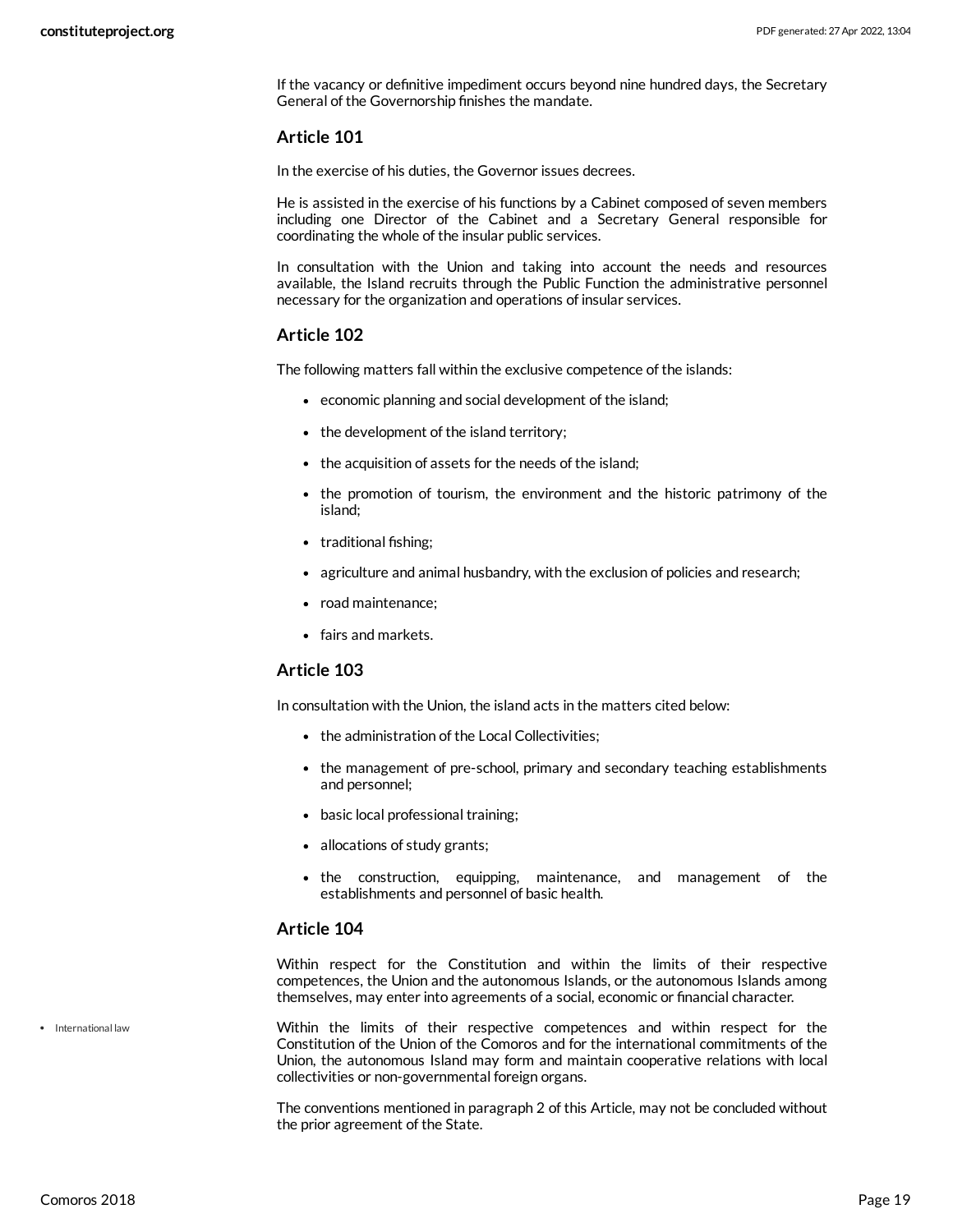• Reference to fraternity/solidarity

#### <span id="page-19-6"></span>**Article 105**

Taking into account national solidarity and the balanced socio-economic development of the Islands, the resources of these include the endowment [dotation] paid by the State and the product of the rights, taxes [impôts], and local taxes [taxes locaux] of which the amounts and rates [taux] are established by the law of finance.

• Federal review of subnational legislation

#### <span id="page-19-5"></span>**Article 106**

The budget of the Island must be balanced and approved by the State.

# <span id="page-19-0"></span>**CHAPTER II. OF THE CONSULTATIVE COUNCIL**

#### **Article 107**

The Consultative Council is composed of representatives of the Communal Councils designated from within on the basis of one representative by Communal Council.

The modalities of designation of the representative of the Communal Council are determined by the internal regulations of the relevant Council.

The Consultative Council adopts its internal regulations which in particular define the modalities of its operations.

If the circumstances so require, the Governor refers the matter to the Consultative Council to give its opinion on issues that interest the Island.

#### **Article 108**

The functions of the members of the Consultative Council are gratuitous. Nevertheless, they receive compensation for their presence, of which the amount is established by order of the Governor of the Island.

Municipal government

# <span id="page-19-1"></span>**TITLE V. OF THE COMMUNES**

### <span id="page-19-2"></span>**Article 109**

The Commune, like any other territorial collectivity, is created by the law.

### <span id="page-19-3"></span>**Article 110**

Within the conditions provided for by the law, the Communes manage themselves freely through elected councils and make decisions concerning the entirety of their competences.

They benefit from resources of which they may dispose freely within the conditions established by the law.

Federal review of subnational legislation

#### National vs subnational laws

### <span id="page-19-4"></span>**Article 111**

The representative of the State has the responsibility for the national interests in the Island and assures the control of the legality of acts of the Commune and for the respect for the laws and regulations.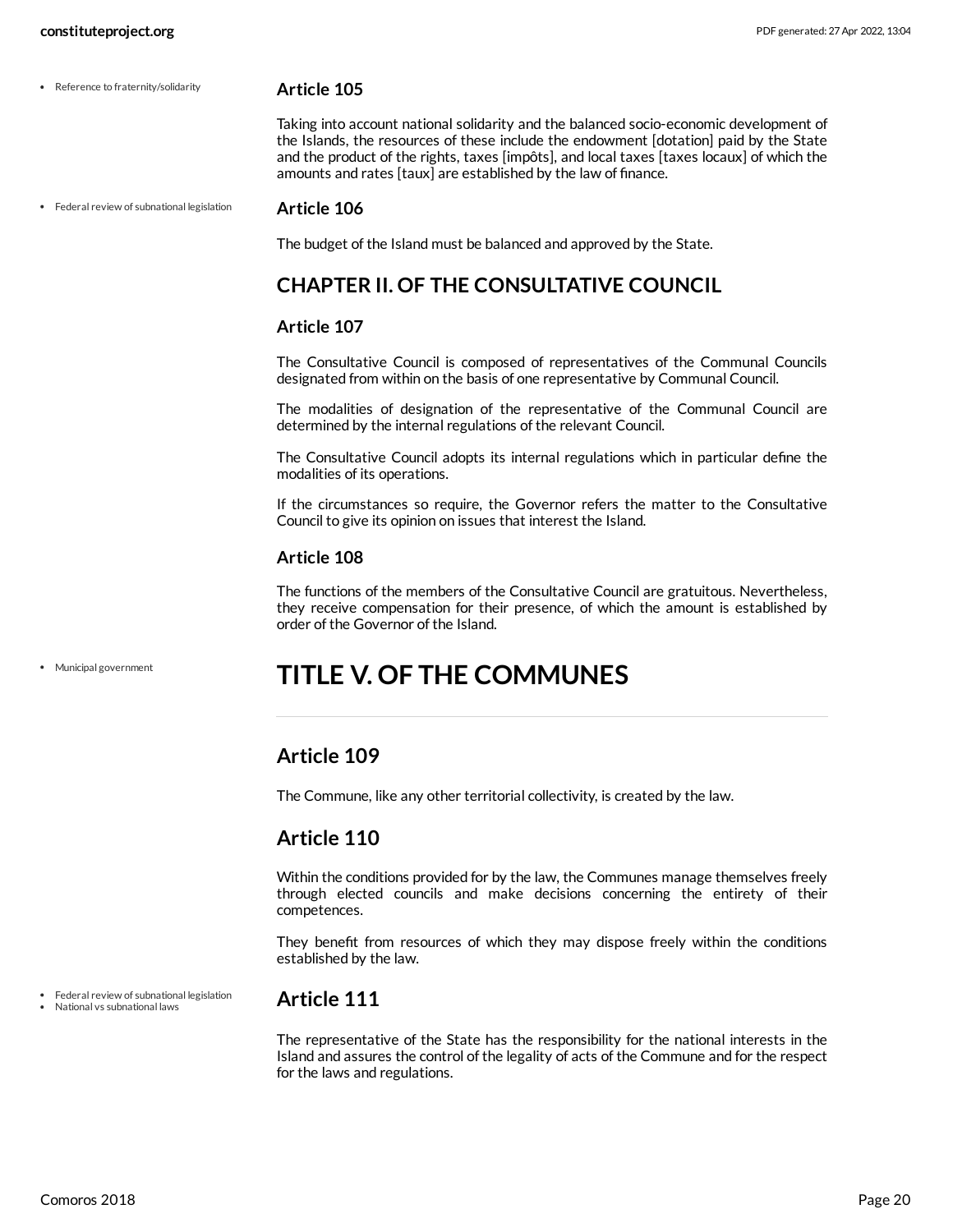<span id="page-20-0"></span>The modalities of appointment to the communal organs, and the organization and operations of the Communes are determined by the law.

Constitution amendment procedure

# <span id="page-20-1"></span>**TITLE VI. OF THE REVISION OF THE CONSTITUTION**

# <span id="page-20-2"></span>**Article 113**

The initiative of the revision of the Constitution belongs concurrently to the President of the Union and to at least one-third of the members of the Assembly of the Union.

# <span id="page-20-3"></span>**Article 114**

To be adopted, the bill or proposal of revision must be approved by three-quarters of the total number of the members of the Assembly of the Union or by referendum.

# <span id="page-20-4"></span>**Article 115**

No procedure of revision may be initiated or pursued when it infringes the unity of the territory and the inviolability of the internationally recognized frontiers.

# <span id="page-20-5"></span>**TITLE VII. MISCELLANEOUS AND TRANSITORY PROVISIONS**

• International law

Unamendable provisions

Transitional provisions

Referenda

# <span id="page-20-6"></span>**Article 116**

The international treaties and agreements, the laws, ordinances and regulations currently in force when they are not contrary to this Constitution remain applicable as long as they are not expressly modified or abrogated.

# <span id="page-20-7"></span>**Article 117**

This Constitution, adopted by means of referendum, abrogates and replaces the provisions of the Constitution of 23 December 2001, revised, which are contrary to it. It enters into force on the date of the proclamation of the official results. During and until the establishment of the new institutions provided for by this Constitution, the President of the Union and the Governors of the Islands continue their functions.

The President appoints the members of the Government.

In the case of vacancy or permanent impairment of the President or of the Governor in the course of the transitory period, the following is applied: concerning the President of the Union, the provisions of paragraph 2 of Article 58 of this Constitution, and concerning the Governor, paragraph 3 of Article 100.

# <span id="page-20-8"></span>**Article 118**

If the President and the Governors while in their functions declare themselves candidates, they must from the publication of the definitive list of candidates take leave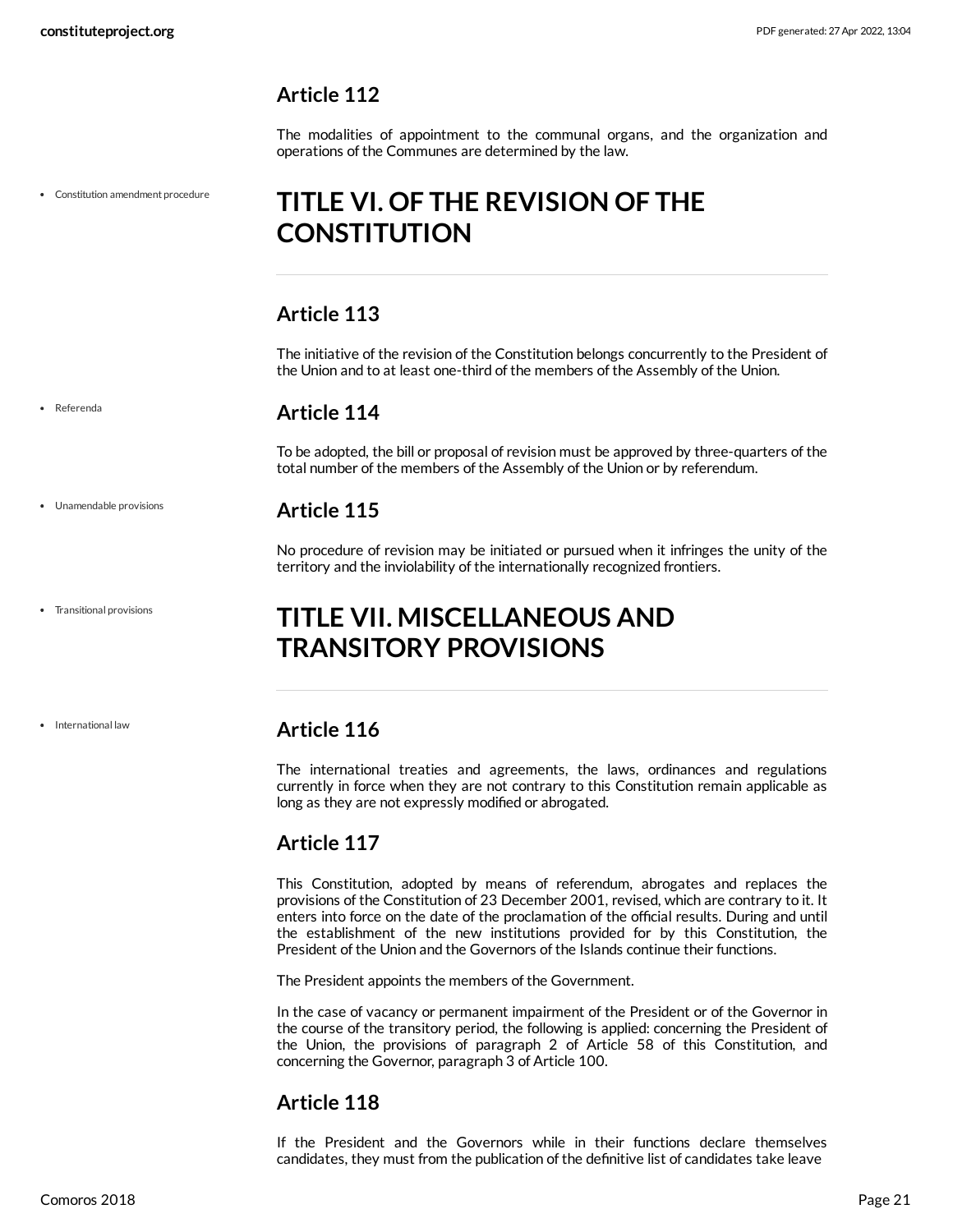of their functions.

To this end, they must present before the Supreme Court a declaration attesting this leave within the seventy-two hours from the publication of the definitive list of candidates.

During this leave, the replacement of the President of the Union is carried out by a Minister that he appoints. That of the Governor of the Island is assured by the Secretary General of the Government.

# <span id="page-21-0"></span>**Article 119**

The elections of the new President of the Union and Governors of the Islands will take place on the same date, no later than within the twelve months following the date of Constitution's entrance into force.

# <span id="page-21-1"></span>**Article 120**

The powers of the Assembly of the Union end on the date of expiration of the mandate of the Deputies currently in their functions.

# <span id="page-21-2"></span>**Article 121**

With regard to the order in which the rotating Presidency takes place, the first round falls to the Island of Ngazidja.

# <span id="page-21-3"></span>**Article 122**

The Institutions of Maoré will be established as soon as the occupation of that Island ends.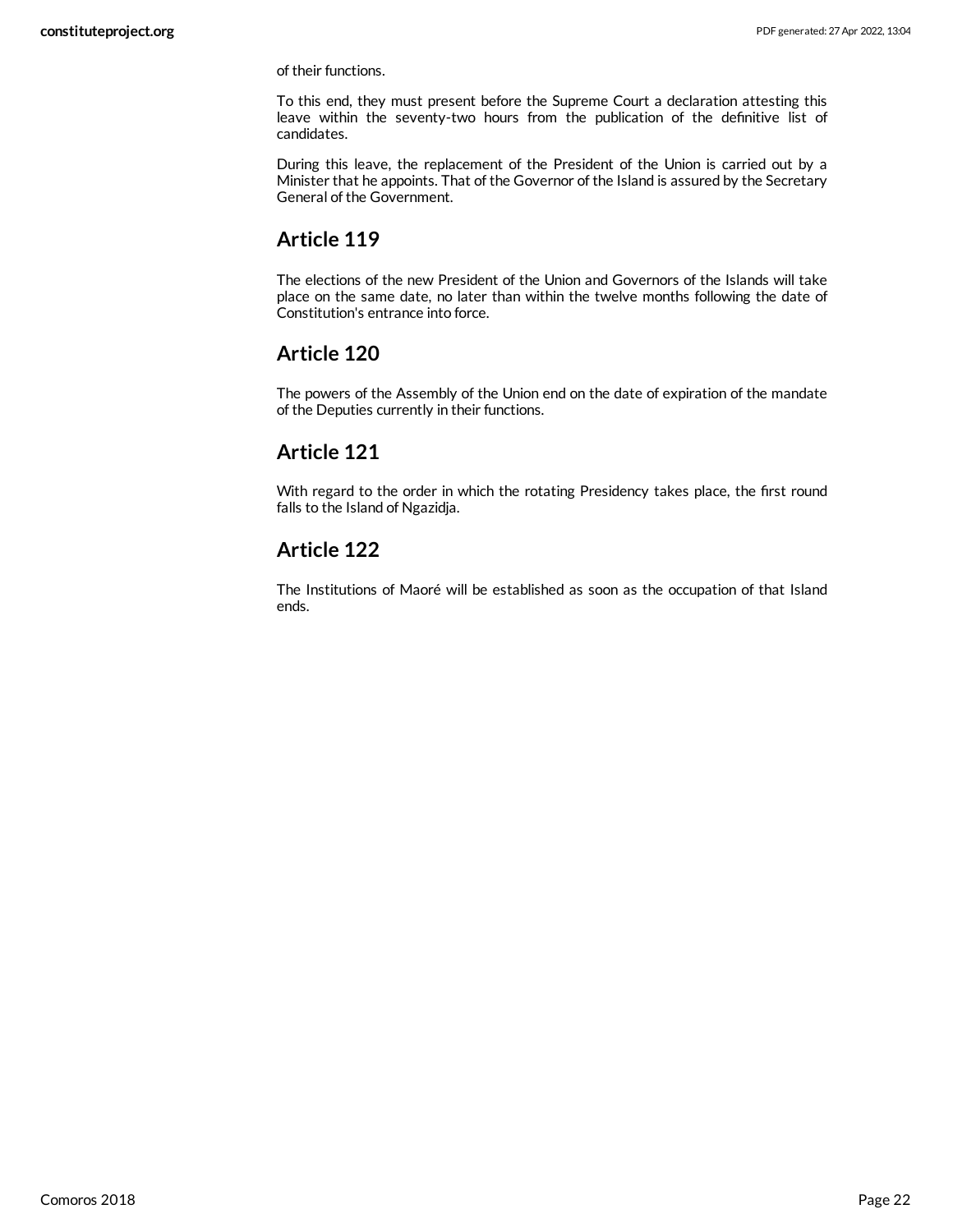# **Topic index**

# A

| -B |  |
|----|--|
|    |  |
| C  |  |

# D

# E

# F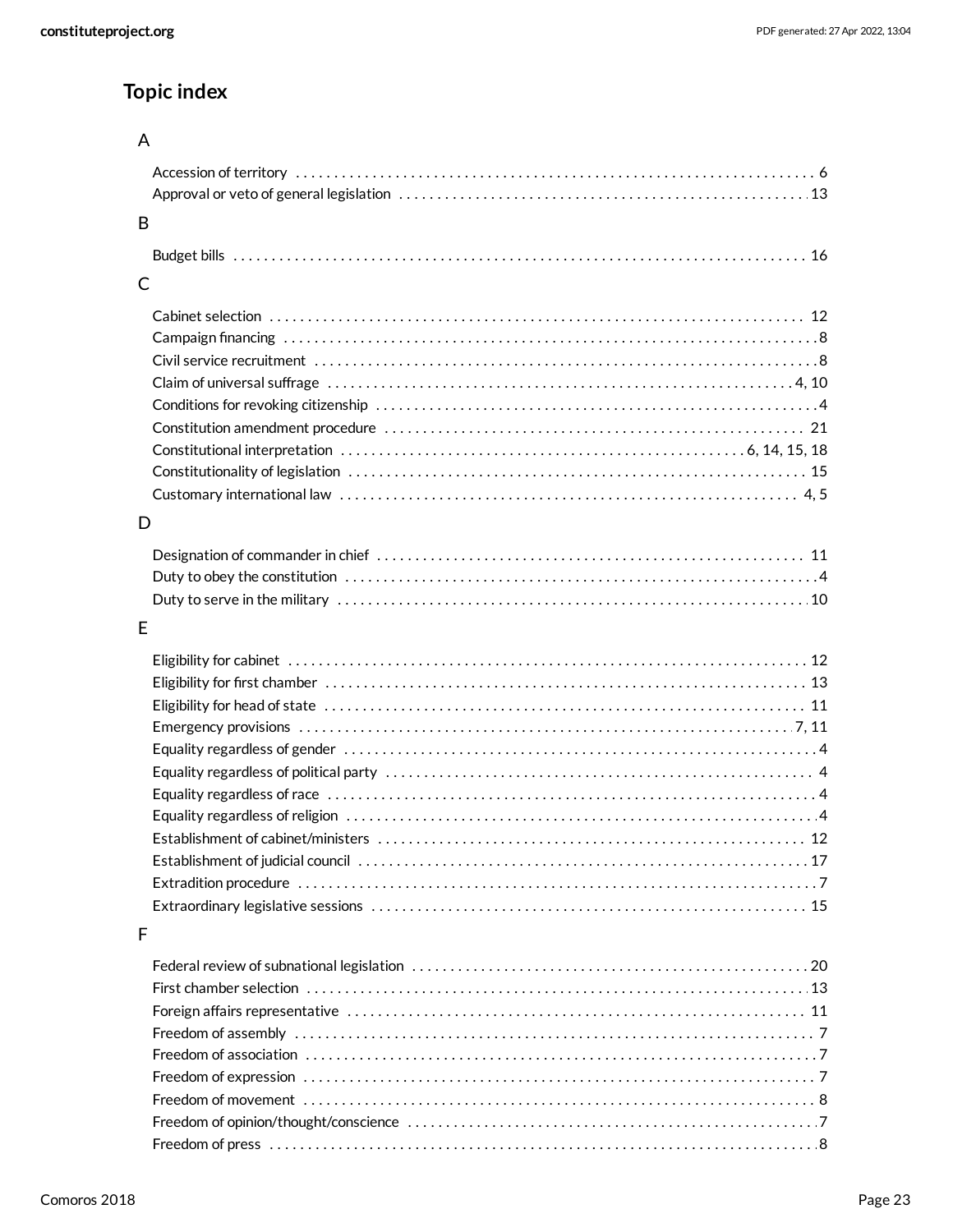| ۰. | ×<br>×<br>I |  |
|----|-------------|--|
|    |             |  |

| u            |      |
|--------------|------|
|              |      |
| H            |      |
|              |      |
|              |      |
| $\mathbf{I}$ |      |
|              |      |
| J            |      |
| L            |      |
|              | . 15 |
| M            |      |
|              |      |
| N            |      |
|              |      |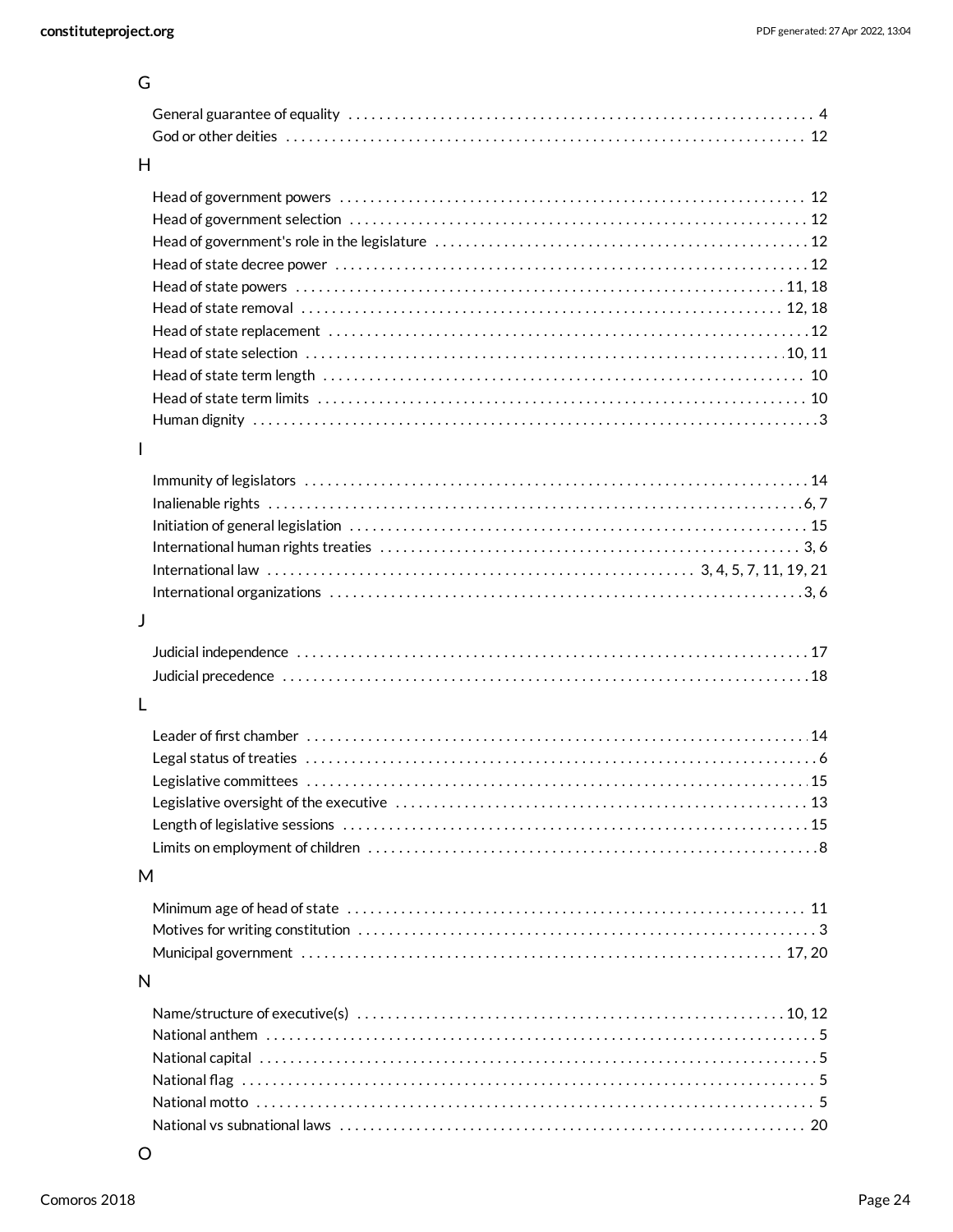# $\mathsf{P}$

# ${\sf R}$

| Reference to science with the continuum of the control of the control of the control of the control of the control of the control of the control of the control of the control of the control of the control of the control of |
|--------------------------------------------------------------------------------------------------------------------------------------------------------------------------------------------------------------------------------|
|                                                                                                                                                                                                                                |
|                                                                                                                                                                                                                                |
|                                                                                                                                                                                                                                |
|                                                                                                                                                                                                                                |
|                                                                                                                                                                                                                                |
|                                                                                                                                                                                                                                |
|                                                                                                                                                                                                                                |
|                                                                                                                                                                                                                                |
|                                                                                                                                                                                                                                |
|                                                                                                                                                                                                                                |
|                                                                                                                                                                                                                                |
|                                                                                                                                                                                                                                |
|                                                                                                                                                                                                                                |
|                                                                                                                                                                                                                                |
|                                                                                                                                                                                                                                |
|                                                                                                                                                                                                                                |
|                                                                                                                                                                                                                                |
|                                                                                                                                                                                                                                |
|                                                                                                                                                                                                                                |
|                                                                                                                                                                                                                                |
|                                                                                                                                                                                                                                |
|                                                                                                                                                                                                                                |
|                                                                                                                                                                                                                                |
|                                                                                                                                                                                                                                |
|                                                                                                                                                                                                                                |
|                                                                                                                                                                                                                                |